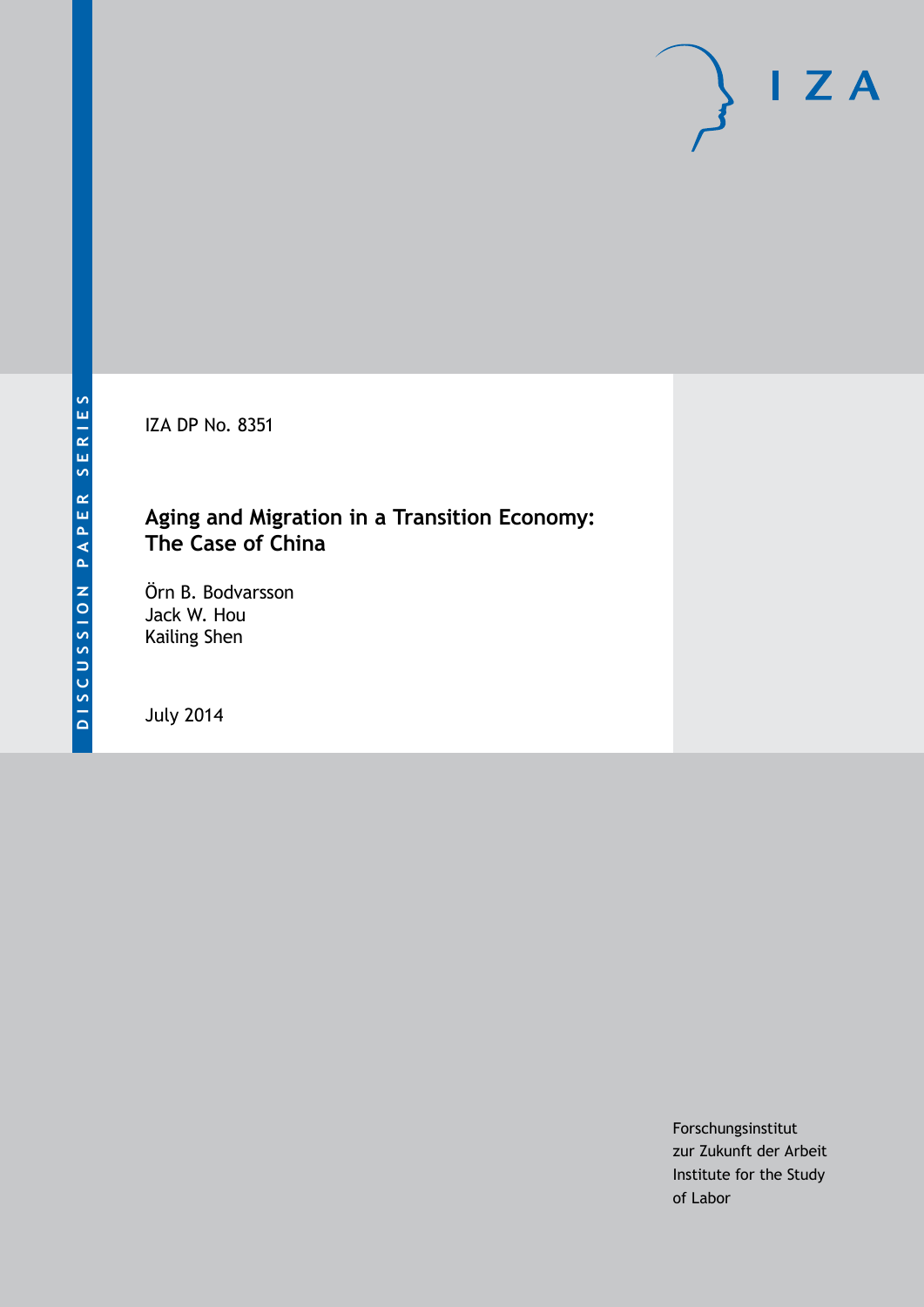# **Aging and Migration in a Transition Economy: The Case of China**

### **Örn B. Bodvarsson**

*St. Cloud State University and IZA*

### **Jack W. Hou**

*California State University, Long Beach and Henan University*

### **Kailing Shen**

*WISE, Xiamen University and IZA*

### Discussion Paper No. 8351 July 2014

IZA

P.O. Box 7240 53072 Bonn **Germany** 

Phone: +49-228-3894-0 Fax: +49-228-3894-180 E-mail: [iza@iza.org](mailto:iza@iza.org)

Any opinions expressed here are those of the author(s) and not those of IZA. Research published in this series may include views on policy, but the institute itself takes no institutional policy positions. The IZA research network is committed to the IZA Guiding Principles of Research Integrity.

The Institute for the Study of Labor (IZA) in Bonn is a local and virtual international research center and a place of communication between science, politics and business. IZA is an independent nonprofit organization supported by Deutsche Post Foundation. The center is associated with the University of Bonn and offers a stimulating research environment through its international network, workshops and conferences, data service, project support, research visits and doctoral program. IZA engages in (i) original and internationally competitive research in all fields of labor economics, (ii) development of policy concepts, and (iii) dissemination of research results and concepts to the interested public.

<span id="page-1-0"></span>IZA Discussion Papers often represent preliminary work and are circulated to encourage discussion. Citation of such a paper should account for its provisional character. A revised version may be available directly from the author.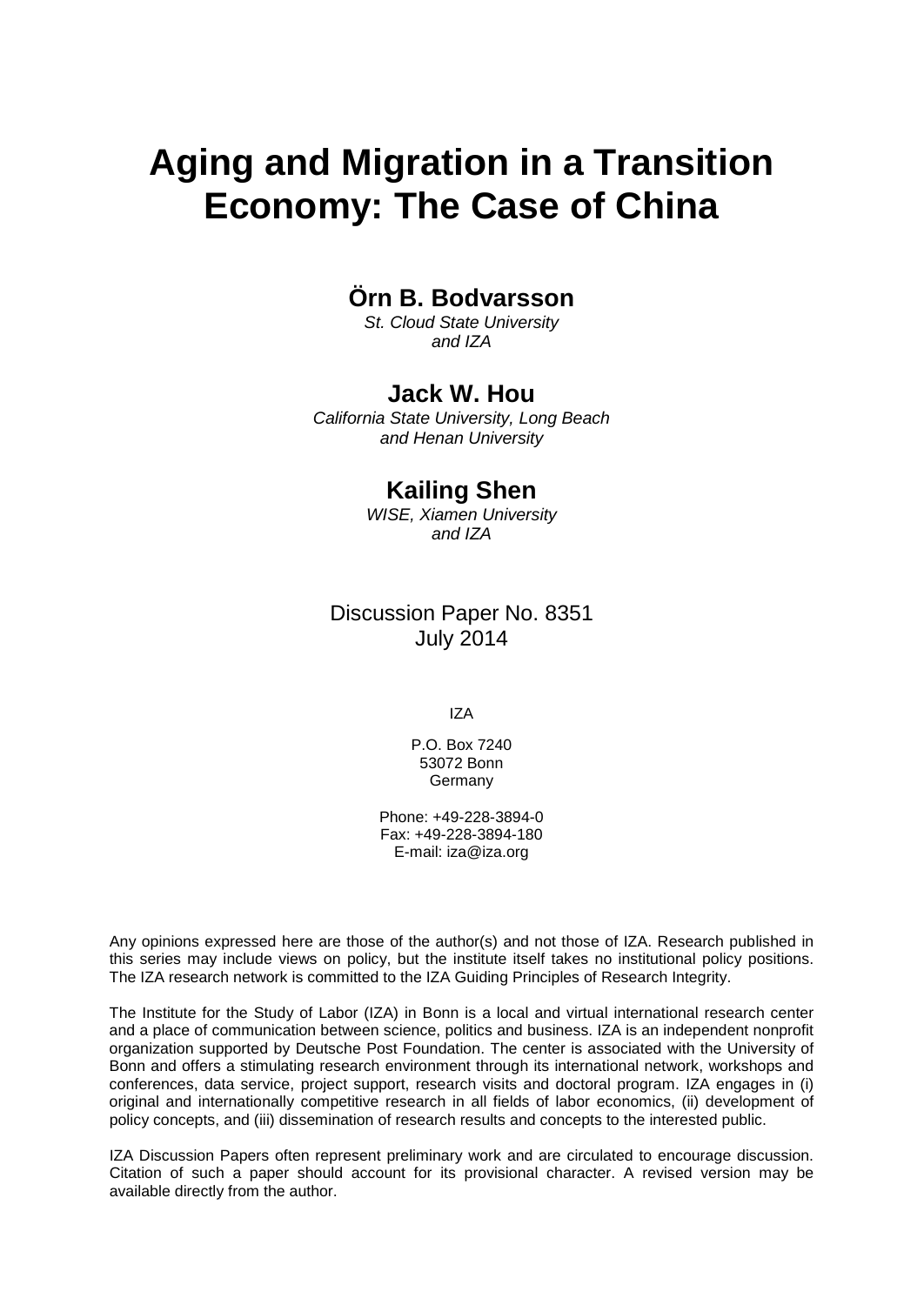IZA Discussion Paper No. 8351 July 2014

## **ABSTRACT**

### **Aging and Migration in a Transition Economy: The Case of China[1](#page-1-0)**

Post-reform China has been experiencing two major demographic changes, an extraordinary amount of internal migration and an aging population. We present a general migration model which captures the idea that older migrants have shorter durations in the destination but possibly larger general human capital to transfer. Therefore, the incentive to migrate is ambiguously related to age. We test the theoretical implication using an extended modified gravity model, nuanced to fit the case of a transition economy. We find that shifts in China's age distribution have generated significant changes in the country's migration patterns.

JEL Classification: J61, J11

Keywords: internal migration, age distribution, reforms

Corresponding author:

Kailing Shen Wang Yannan Institute for Studies In Economics (WISE) Room A307, Economics Building Xiamen University Xiamen, China 361005 E-mail: [Kailing.Shen@gmail.com](mailto:Kailing.Shen@gmail.com)

 $<sup>1</sup>$  We thank Shuming Bao for invaluable assistance with data collection, Ergan Xu, Robert Girtz, Asm</sup> Ulah, Li Lu, and Matthew Jensen for assistance with preparation of some of the data, and Chad Sparber and Lei Meng for helpful comments.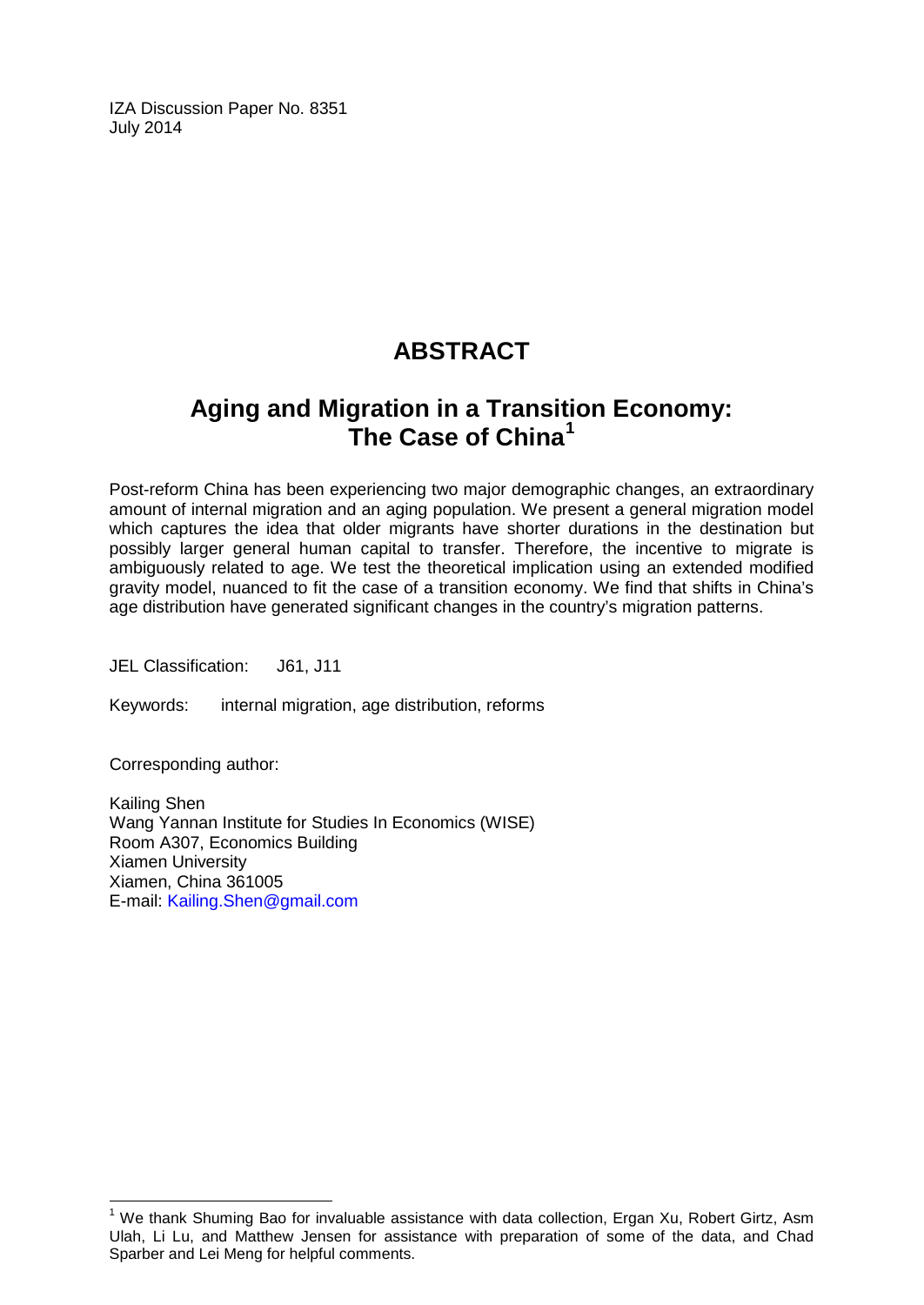#### **1. INTRODUCTION**

In sheer numbers, the post-reform "Great Chinese Internal Migration" dwarfs all other episodes of human migration. According to the China Census, during 1985-90 approximately 33 million Chinese moved within or across provinces. During 1995-2000 over 121 million persons moved and during 2000-05 nearly 195 million persons moved, approximately one-third across provincial boundaries. These surges primarily include persons moving from rural-to-urban areas and to the Eastern coastal cities. A small literature on this migration episode has emerged and it has identified two broad determinants.<sup>2</sup> (1) Growth in regional income differences due to deepening economic reforms, a boom in China's export markets, and a surge in foreign and domestic investments; and (2) A dramatic decline in migration costs due to substantial improvements in the country's transportation infrastructure, deregulation of migration, and rapid growth in migrant communities.

There has been another major demographic change in China: The age distribution is shifting. China is aging because of global prosperity, post-reform structural changes to the economy, improved health care, and other factors, but most prominently, the long term effects of the "one-child" policy. The China Census reveals some important trends. First, mean provincial age has risen by approximately 30%, from just under 21 years in 1982 to nearly 27 years in 2005. Second, while the youth share (share of populated aged 15-29) rose very slightly from 1982 to 1990, it has declined continually since then; In 1990 the youth share was just over 30 percent, whereas by 2005 it had fallen to just over 21 percent. One likely major contributor to both trends is the one-child policy, but other contributors could include improvements in health care and accelerating prosperity (which increases the opportunity costs of having children). Third, age dependency ratio

<span id="page-3-0"></span> $2<sup>2</sup>$  The literature can be conveniently divided into studies utilizing micro-data obtained from special household surveys (see, for example, Liang (2001), Liang and White (1996,1997), Zhao (1997,1999a, 1999b, 2002, 2003)) and a few studies utilizing province-level data (see, for example, Fan (2005), Lin, Wang and Zhao (2004), Poncet (2006), Bao, Hou and Shi (2006), and Bao, Bodvarsson, Hou, and Zhao (2008a, 2008b, 2011)). We should also point out that in 2002, an entire issue of the journal *Urban Studies* was devoted to empirical papers on China's growing migration and urbanization. We particularly wish to highlight the studies of Chen and Coulson (2002) on the determinants of urban migration, Liang, Chen and Gu (2002) on the effects of rural industrialization on internal migration, Li and Zahniser (2002) on the determinants of temporary rural-to-urban migration, and Goodkind and West's (2002) study on the floating population.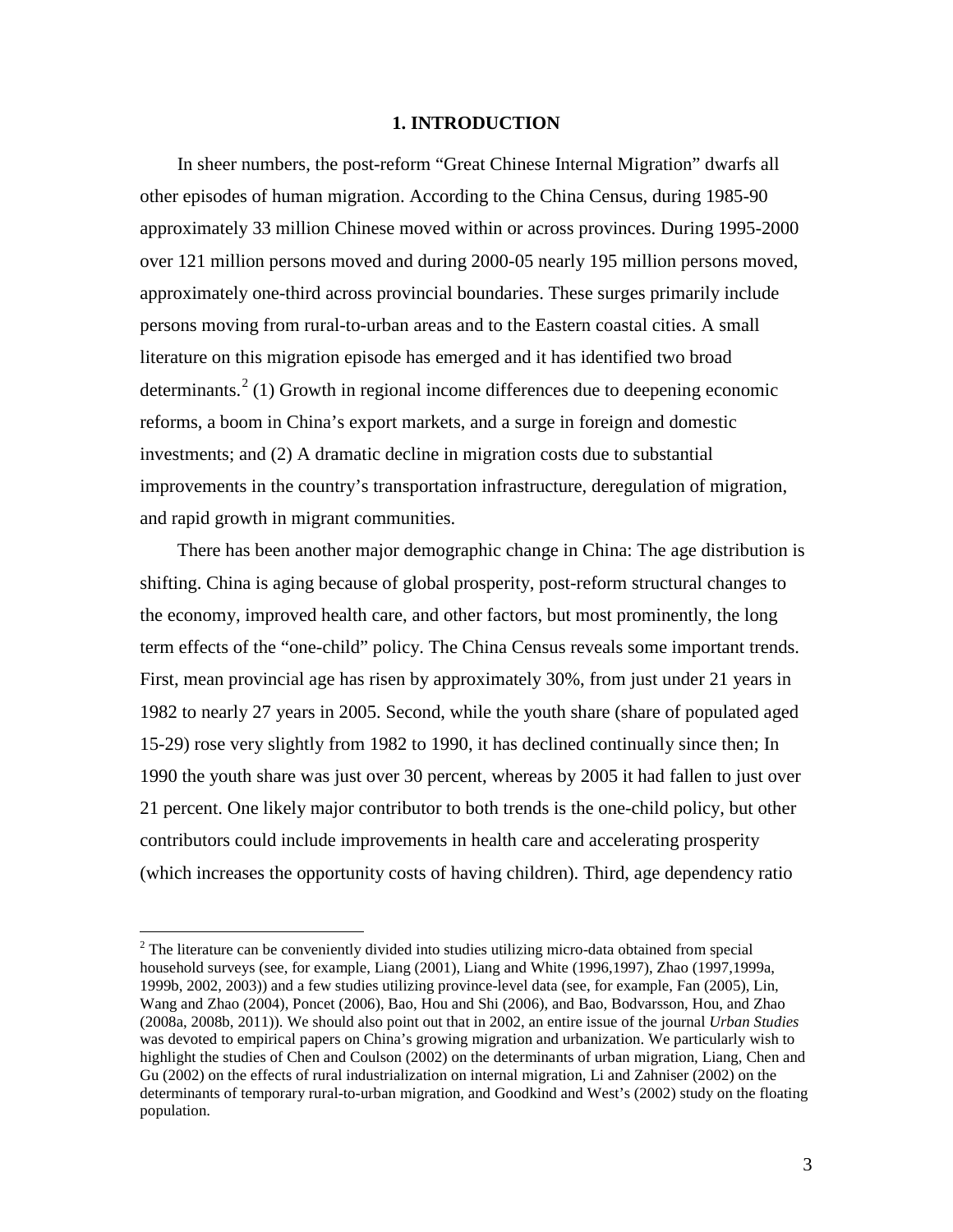(ADR) has fallen.<sup>[3](#page-3-0)</sup> In 1982, for every 100 persons of working age (15-64 years), there were on average approximately 62 persons too young or too old to participate in the workforce. By 1990, this number had fallen to just under 50, by 2000 it was approximately 42, and by 2005 it was under 40. The decline in ADR is likely due to the long term effects of the one-child policy, which has reduced the fraction of the population comprising children, teenagers, and young adults. While improved health care and long term prosperity have increased the fraction of the elderly population, the rate of decline in the youth share has been greater (in absolute value) than has the rate of increase in the elderly. Over the same period, however, the share of the working age population has risen, [4](#page-4-0) as those born before the one-child policy were the main body of the labor force.

Several important questions are inspired by these trends. First, has an aging population, all other things equal, suppressed migration? Second, has a decline in the fraction of the "dependent" population contributed to a change in the scale of migration? Three categories of previous work are helpful in addressing these two questions:

(1) *Western economic theory*. The theoretical relationship between age and migration has actually received relatively little attention in Western migration literature. Becker (1964) argued that the propensity to migrate will tend to decrease with age because the expected net present value of the benefits from relocation will, due to greater duration of stay in the destination, be higher for younger persons. This implies that migration rates for persons from the lower (higher) end of the home region's age distribution will be higher (lower).<sup>[5](#page-4-1)</sup>

Gallaway (1969) suggested that there are additional reasons for the age-migration relationship and these cause the relationship to be ambiguous. On the one hand, older

#### number of persons aged15 - 64

 $3$  The ADR measures the relative size of the population that is not working, hence dependent upon the workforce for financial or in-kind support. The ratio is computed for China using the following formula:  $ADR =$  number of persons aged 0 to 14 + number of persons aged 65 or higher

<span id="page-4-0"></span> $4$  Note that the average share of provincial population aged 15-64 was 66.79% in 1990, 70.39% in 2000 and 71.91% in 2005.

<span id="page-4-1"></span><sup>&</sup>lt;sup>5</sup> Schlottmann and Herzog (1984) described this as "age selectivity of migration. They focused on how career and geographic mobility interact in influencing the age-selectivity of migration. Using data on interstate migration for 1965-70, they concluded that failure to account for this interaction will tend to overstate the negative influence of age on the probability of migration. It should be noted that Schlottmann and Herzog focused on this particular empirical issue and did not provide a theoretical model with any novel implications regarding the relationship between age and proclivity to migrate.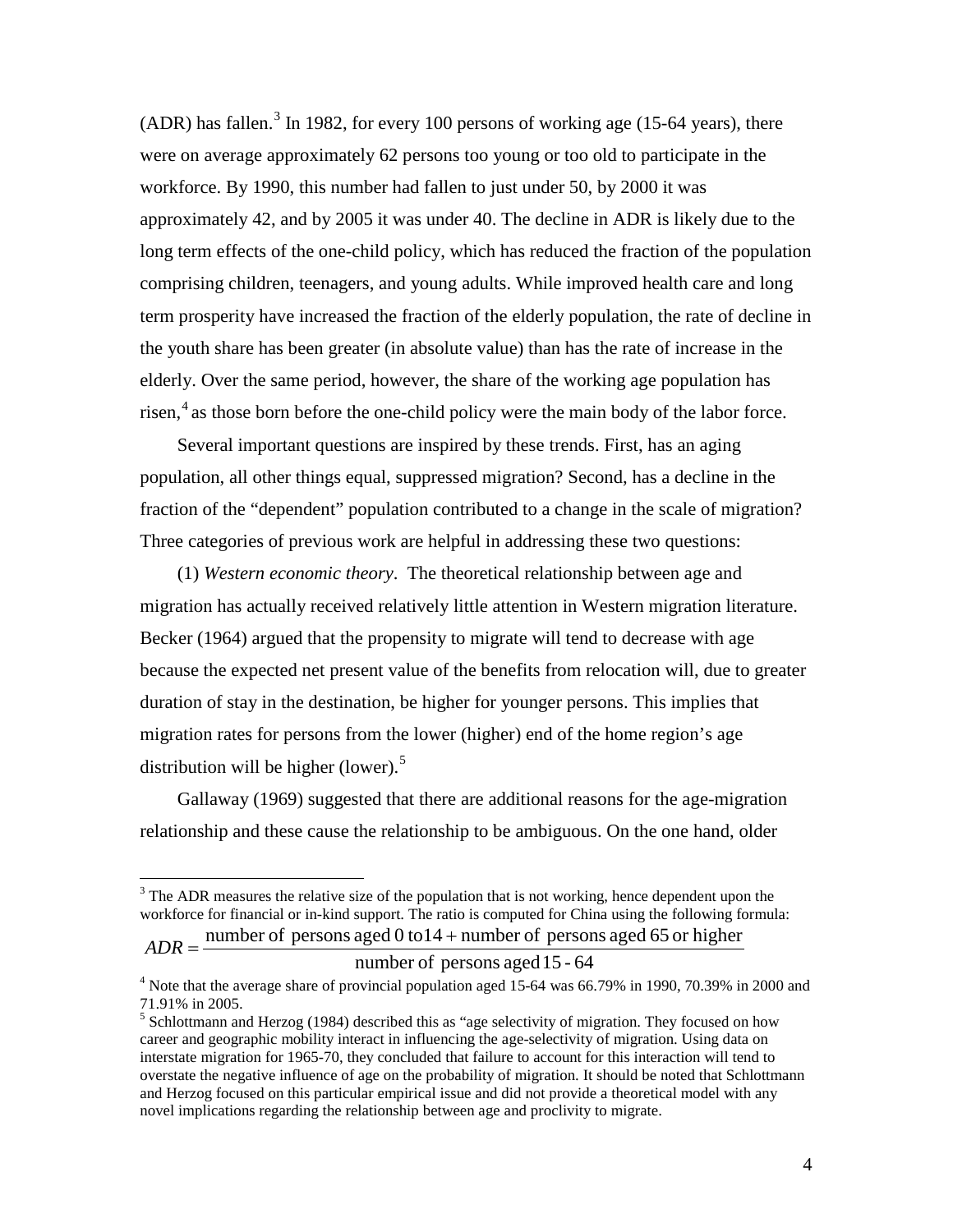workers face higher costs of relocation because: (a) they face a greater expected cost of not being able to fully transfer pension rights accumulated in retirement programs associated with their jobs; (b) the expected costs of liquidating physical investments in the origin, e.g. selling one's home or business, will be higher; and (c) they face greater psychic costs that come from uprooting themselves from long-held jobs and dwellings. All other things equal, this implies that migration rates of older workers will be lower. On the other hand, older workers usually earn more money and have more assets, so migration will tend to be more affordable for them. Consequently, the likelihood of migration may be higher for those types of workers, all other things equal.<sup>[6](#page-4-0)</sup>

Other explanations have been given for the effects of age on the incentive to migrate. David (1974) suggested that seniority rights (which provide protection from the risk of layoffs) will be lost following a move. Schwartz (1976) makes a strong argument for the importance of psychic costs. He characterizes these costs as the "agony of severing relations" with family members and friends. Schwartz argues that as persons get older, they will invest more in relationships with family members and friends and the emotional costs of severing those relationships will be higher. The "agony" of relocation can be assuaged by visits home and older persons will have a greater demand for these visits.

<span id="page-5-0"></span>Lundborg (1991) developed Schwartz's point further by suggesting that the demand for return visits will depend on length of time spent at the destination, age at the time of migration, and the stock of prior migrants from the origin residing in the destination. On the one hand, older migrants value return visits more, but on the other, as time passes after the move the migrant invests in new social relations and the demand for return visits will fall. Furthermore, the larger is the migrant network the less homesick the migrant will feel and his/her demand for return visits will be lower. Lundborg thus provides two additional implications: (1) The deterrent effect of distance is higher for older persons;

 $6$  Gallaway estimated the effects of age on internal U.S. migration rates using individual data for 1957-60 from the One Percent Continuous Work History Sample maintained by the Social Security Administration. In one set of regressions, the dependent variable is the proportion of workers in a particular age group who remain in the region, while in another set the dependent variable is the fraction of those leaving. Dummies for different age categories and dummies for labor market earnings in the region for workers within each age category were included. Gallaway generally found that, *ceteris paribus*, older workers migrate less frequently but mobility will be higher for workers who on average earn more. Thus, his results appear to support both the "higher relocation costs" and "greater affordability" hypotheses.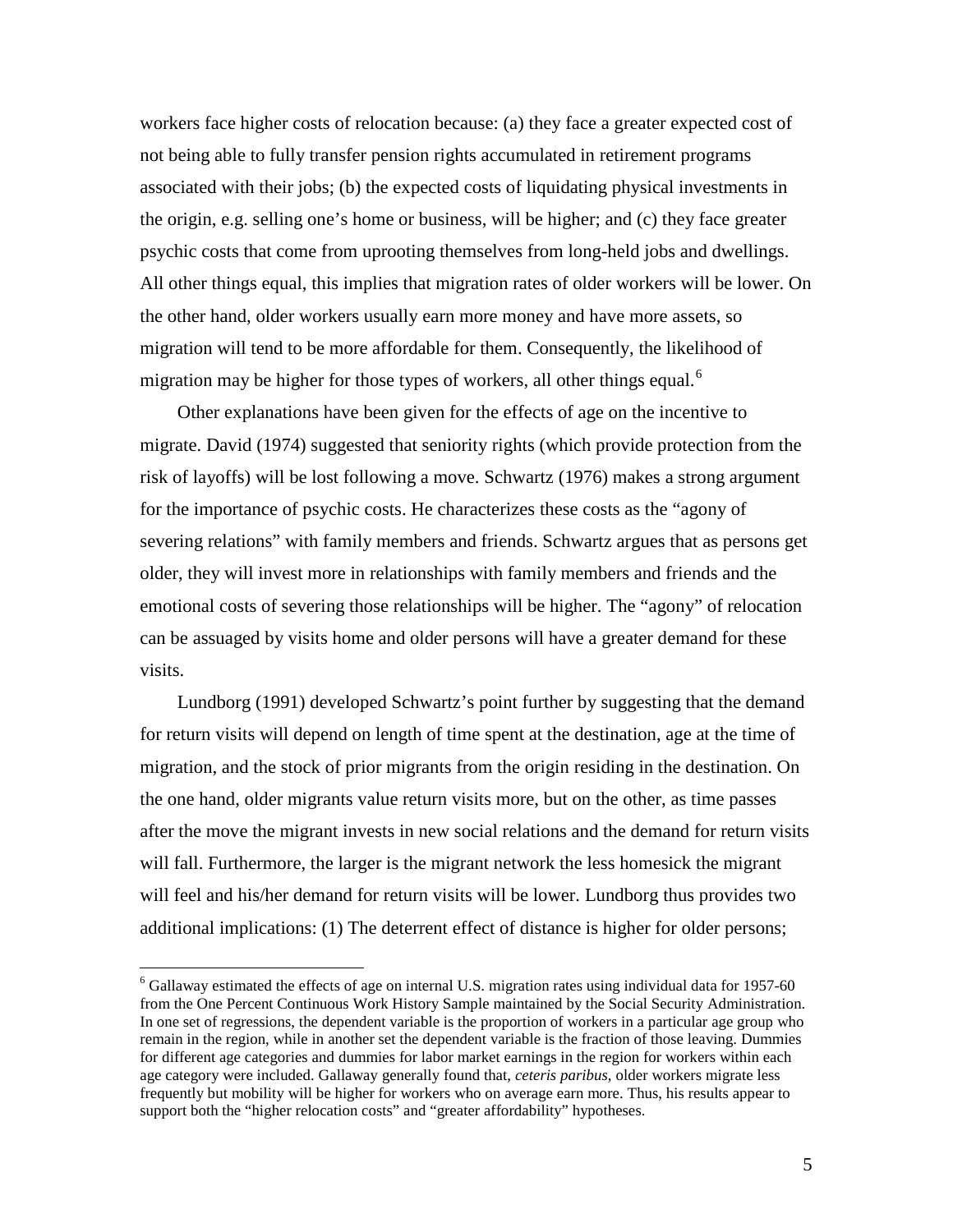and (2) There will be a U-shaped relationship between the sensitivity of migration to the size of the migrant community and migrant age;

(2) *Empirical Western literature on age and migration*. There have been numerous tests of the effect of age on migration, mostly of the Becker (1964) hypothesis, done in the West since the 1970s. In the interest of space, we do not provide an exhaustive survey here. In testing Becker's hypothesis, the basic strategy has been to test for a negative relationship between the rate of migration and a migrant's age. Generally, results from these studies have been quite mixed.<sup>[7](#page-5-0)</sup> In some studies, it is found that younger migrants have a higher propensity to migrate, whereas other studies find the opposite. Some studies find no statistically significant relationship, while quite a few studies simply omit age as a regressor. It is difficult to tie together the diverse empirical findings with respect to age across these studies because: (i) there is considerable diversity in empirical specifications and the types of data sets used; and (ii) these studies generally lack a unifying theory capable of accounting for the diversity of results.

(3) *Empirical work on age and migration in China*. A majority of researchers doing empirical work on the determinants of migration in China have included age as an explanatory variable. The results from these studies have also been mixed.<sup>[8](#page-6-0)</sup> An important result that emerges from a majority of these studies is an *inverse* U-shaped

<span id="page-6-1"></span><span id="page-6-0"></span> $<sup>7</sup>$  Bowles (1970) studied out-migration rates of black and white workers from the American south and</sup> found that for both groups, migration propensities were higher for younger workers, especially blacks. Using 1960 U.S. Census data, Schwarz (1976) found that migration rates were higher for younger persons, especially well-educated ones. Navratil and Doyle (1977) used 1970 U.S. Census data to estimate inmigration rates by race-sex cohorts (an aggregate flow model), as well as the likelihood of an individual migrating (a logit model using microdata), during 1965-70. For the aggregate flow model, they found a positive relationship between age and migration rates for white males, black males and black females, but no relationship for white females. For the logit model the likelihood of migrating was higher for older persons in all sex-race cohorts. Schlottmann and Herzog (1981) found strong evidence of an inverse relationship between the likelihood of migration and age using U.S. Census data for 1965-70, a result echoed by Goss and Paul (1986), who used Panel Study of Income Dynamics (PSID) micro-data for 1974- 75. Lundborg (1991) found no evidence of a relationship between migration rates and age for migration between Scandinavian countries. Finally, Clark, Hatton and Williamson (2007) found no relationship between U.S. immigration rates during 1971-98 and the share of source country population aged 15-29.<br><sup>8</sup> In a series of studies utilizing small, household surveys in specific areas, Zhao found a negative relationship between age and the propensity to migrate (Zhao (1999a, 1999b, 2003), as well as a positive relationship (Zhao (1997)). A negative effect of age on the propensity to migrate was also found by Zhu (2002), Shi et al (2007) and Wu (2008). We should also mention that Zhao (2002) found a higher tendency for older migrants to return home.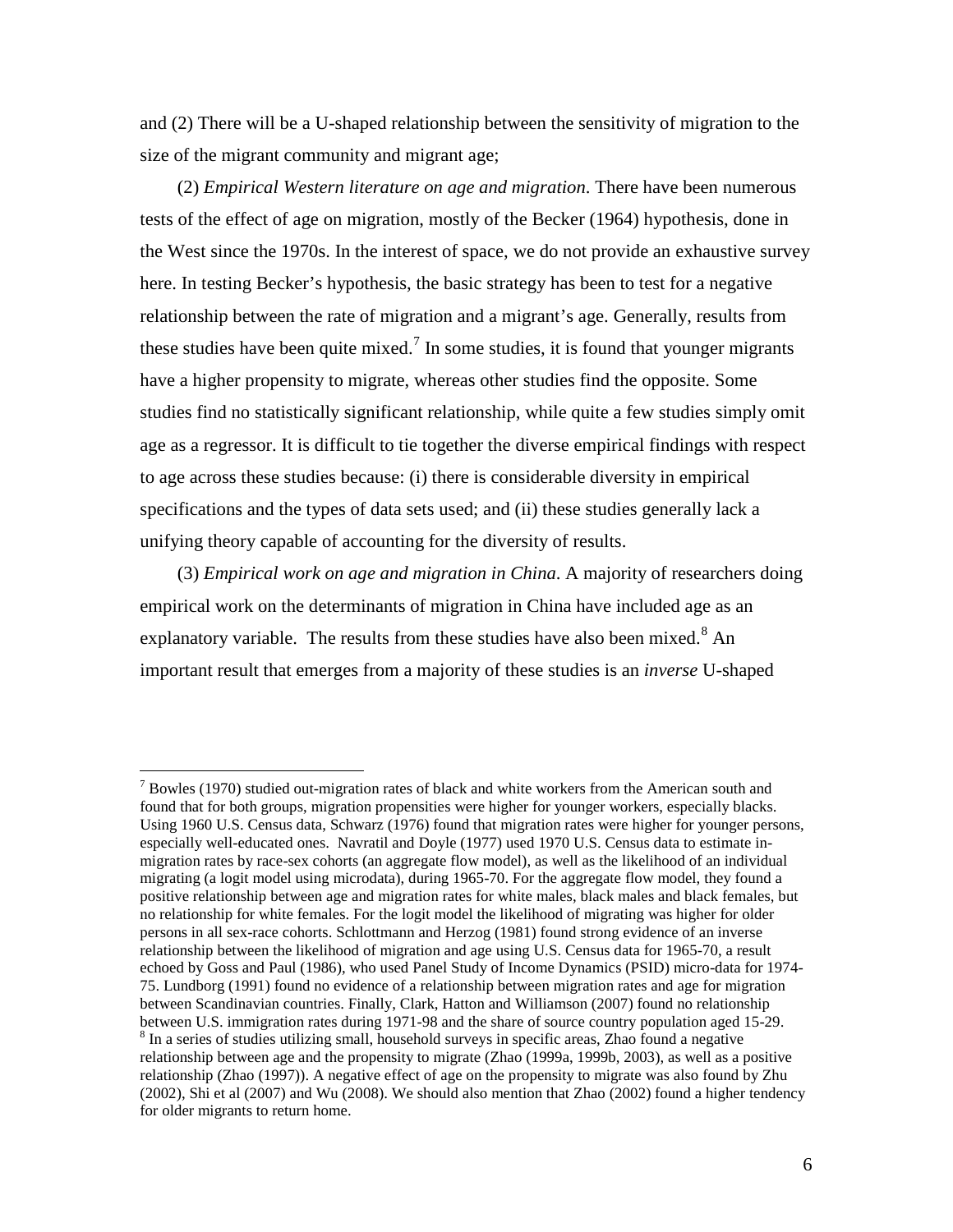relationship between age and the propensity to migrate.<sup>[9](#page-6-1)</sup> Specifically, the propensity to migrate rises up to 25-30 years of age, then falls thereafter. This type of result has generally not been found in the Western literature. Zhu (2002) has suggested that one reason for observing a negative age coefficient beginning in the late twenties for the Chinese case is that unskilled manual workers and older workers are disadvantaged with respect to their physical strength.

Other researchers provide evidence supporting the views of Lundborg (1991) and Schwartz (1976) that older migrants face higher psychic costs of migration. Zhao (1997) has suggested that the positive relationship between age and migration propensity that occurs through the mid-to-late twenties could be due to Hukou restrictions on migration, which may be especially constraining for very young persons living in rural areas. She points out that these persons may remain in rural areas for a while (or first enlist in the military) to gain favor from local officials in order to be considered for relocation when urban recruitment opportunities arise. Therefore, the apparent quadratic relationship between age and migration suggests that the Chinese case is more complex than the Western one due to certain institutional factors.<sup>[10](#page-7-0)</sup>

In this paper, we seek to understand better the relationship between age and migration. First, we present a theoretical model of the migration decision that is capable of generating the diversity of predictions compatible with what has been found in the empirical literature. We then test numerous implications of the model on two data sets, one comprising cross-section micro data and the other panel aggregate (province-level) data, encompassing three periods of interprovincial migration in China. We wish to emphasize that the theory (section 2) describes the individual migrant's decision, whereas the majority of our tests (found in section 5) are on aggregate data, specifically inter-

 $9^9$  See Shi and Bao (2007), Liang, Chen and Gu (2002), Zhao (1999a), Liang and White (1996, 1997), Li and Zahniser (2002), Ma and Liaw (1997) and Hare (1999).

<span id="page-7-1"></span><span id="page-7-0"></span> $10$  We can suggest a number of more casual explanations, applicable to both the Western and Chinese cases, for why migration propensities fall with age. One is that younger persons are on average healthier. Since the act of migration, particularly from a rural to an urban area, involves a relatively substantial investment of resources and there is a greater financial risk from getting sick and requiring hospitalization in the destination, particularly if one is part of the floating population (unauthorized migrants do not have access to free local medical care), older persons may find it much more costly to migrate. Another explanation is that younger persons are less risk averse, more adventuresome, and more entrepreneurial. All these explanations are consistent with and complement the general hypothesis from the basic human capital model that migration rates and age will be inversely related. We have not seen these explanations incorporated into formal theoretical or empirical models of migration, though.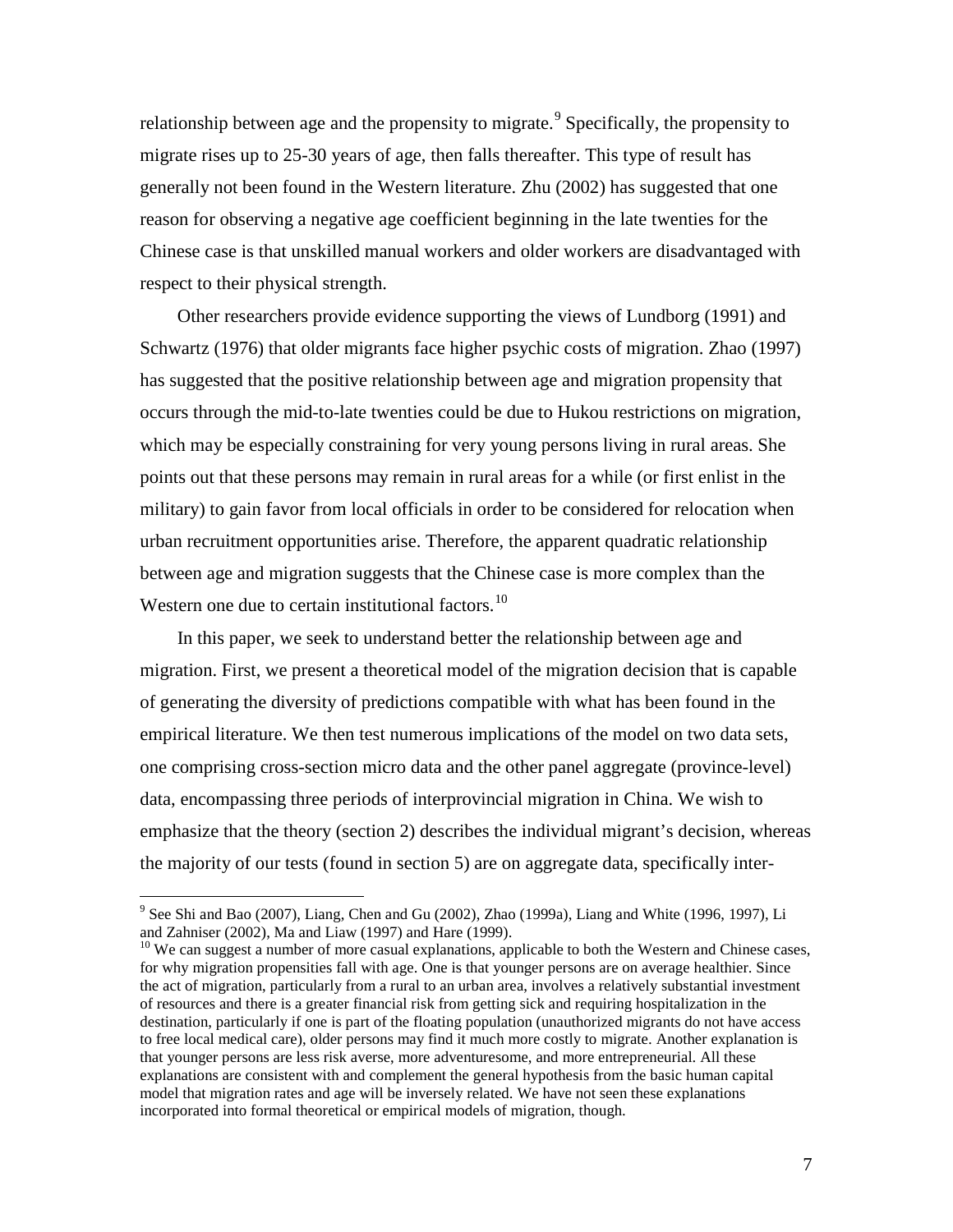provincial migration rates. We make no claim to directly test the theory. Our empirical emphasis is primarily at the aggregate level, which is not as compatible with the theoretical work as we would like. Our view is that the theory provides important guideposts for understanding the relationship between migrant age and the propensity to migrate, a relationship which should not only be found at the micro level, but should also be detected using data on provincial migration rates and age distributions. It should also be noted that such incompatibility between theory and empirical work is not unusual for studies of migration in China where aggregate data are much more readily available than data obtained from micro surveys. Our most basic finding is that age distribution does affect the scale of migration between provinces and often in unexpected ways.

#### **2. AGE AND THE DECISION TO MIGRATE: THEORY**

The theoretical model below incorporates elements of models due to Schwartz (1976), Naskoteen and Zimmer (1990), and Lundborg (1991). While the model describes the behavior of an individual prospective migrant, it has immediate implications for the study of aggregate migration flows. For simplicity, we assume just one potential destination. The decision to migrate is assumed to be influenced by three broad factors: (1) spatial differences in age-earnings profiles; (2) the costs of maintaining investments in social relations at the origin; and (3) direct migration costs, which include the costs of securing local registration in the destination. What makes our model different from most other models is that: (a) we emphasize the influence of spatial differences in earnings profiles, as opposed to levels; and (b) we combine spatial differences in earnings opportunities, the costs of maintaining investments in social relations, and direct migration costs, all in one model. The model below may be viewed as a "Modified Roy (1951) model," where there are regional variations in age-earnings profiles and these variations drive differences in the age distributions of migrants.<sup>[11](#page-7-1)</sup>

<span id="page-8-0"></span> $11$  The traditional Roy model, further developed by Borjas (1987), explains how spatial differences in ageearnings profiles can influence the skill-selectivity of migration, e.g. migration is positively skill-biased when the destination offers a higher return to skill acquisition. Our approach is different: We argue that when the destination offers a higher return to skill acquisition, this will influence the age distribution of people who move there.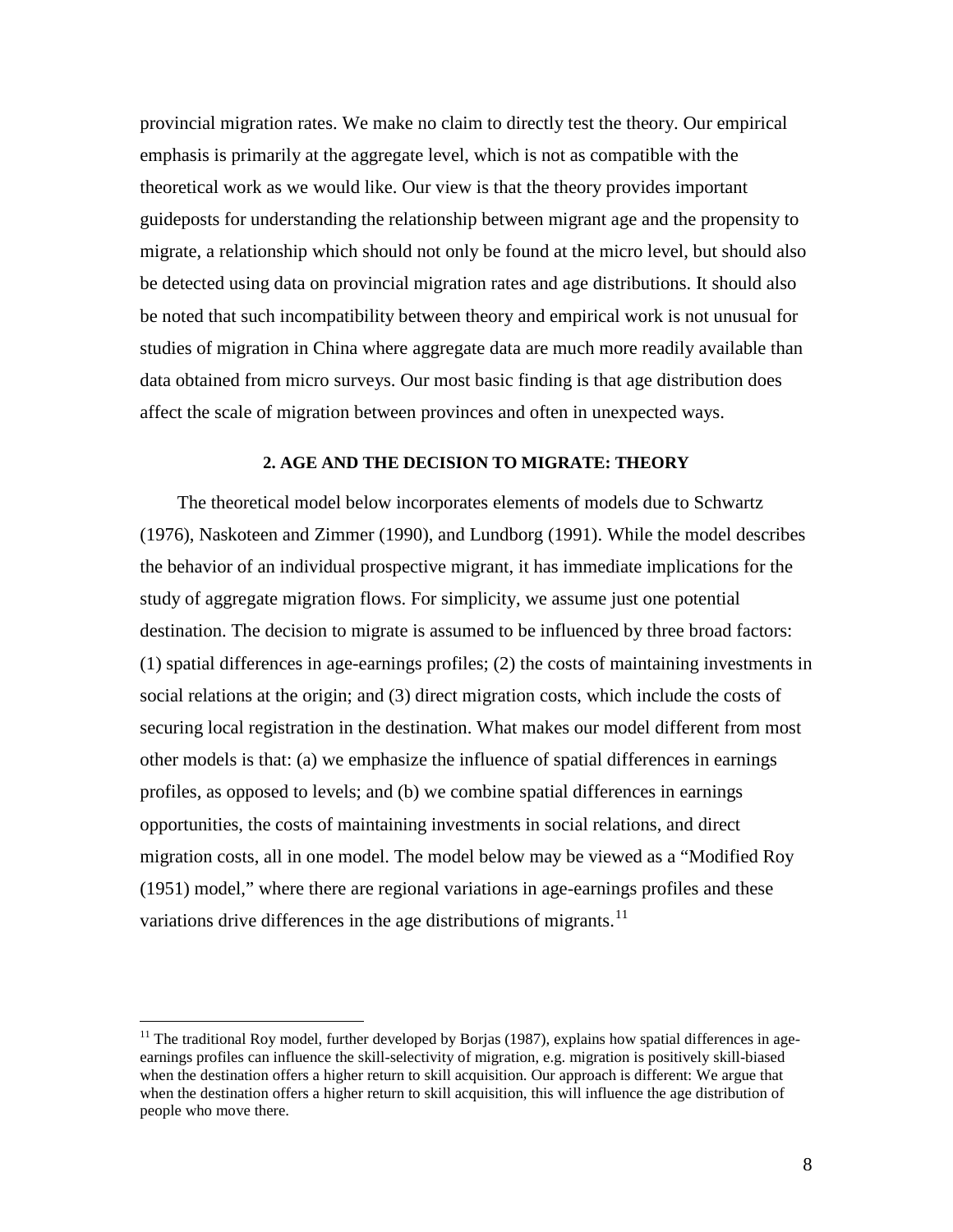Suppose a risk-neutral worker of age *a*, who plans to retire at time T, is contemplating a move from place *i* to place *j*. The decision to relocate is facilitated by a calculation of the expected net present value (NPV) of the benefits of relocation:

$$
E[NPV(t)] = \int_{a}^{T} [E(Y^{j}) - E(Y^{i}) - C^{ij}(t)]e^{-rt}dt
$$
\n(1)

Where:  $Y^i$  = earnings per period available in the origin province;

 $Y^{j}$  = earnings per period available in the destination province;

 $C^{ij}$  = costs of migrating from provinces i to j;

 $r =$  discount rate.

Embedded in equation (1) is the idea that the destination offers the migrant an ageearnings profile different from the profile available at home. The profiles differ because: (a) destination earnings with no labor market experience will differ from what would be earned in the origin; (b) there are geographic differences in returns to general and specific human capital; and (c) specific assets are lost following a move. To illustrate how there could be spatial differences in age-earnings profiles, suppose that labor markets in the destination are stronger. Even if the migrant has no labor market experience, at a given education level he/she will likely receive higher compensation in the destination. This implies that the vertical intercept of the destination age-earnings profile will be higher. For the same reason, returns to general and specific human capital are likely to be higher, meaning that the destination age-earnings profile will be steeper. The loss of specific assets could be a significant reason for spatial differences in age-earnings profiles because a migrant could switch occupations following a move. For example, a rural migrant's human capital investments could have been in agricultural trades. If he/she wishes to move to a large city and be employable there, however, it may be necessary to retool and take a job in manufacturing. While he/she may be able to transfer general skills, specific human capital investments will be lost.

Expected earnings each period are assumed to depend upon five components: (i) the wage that would be paid if the worker had zero labor market experience (we call this the "baseline wage,"  $W_B$ ); (ii) the amounts of general and specific human capital accumulated from prior periods; (iii) the price received for supplying a unit of general human capital (call this x); (iv) the price received for supplying a unit of specific human

9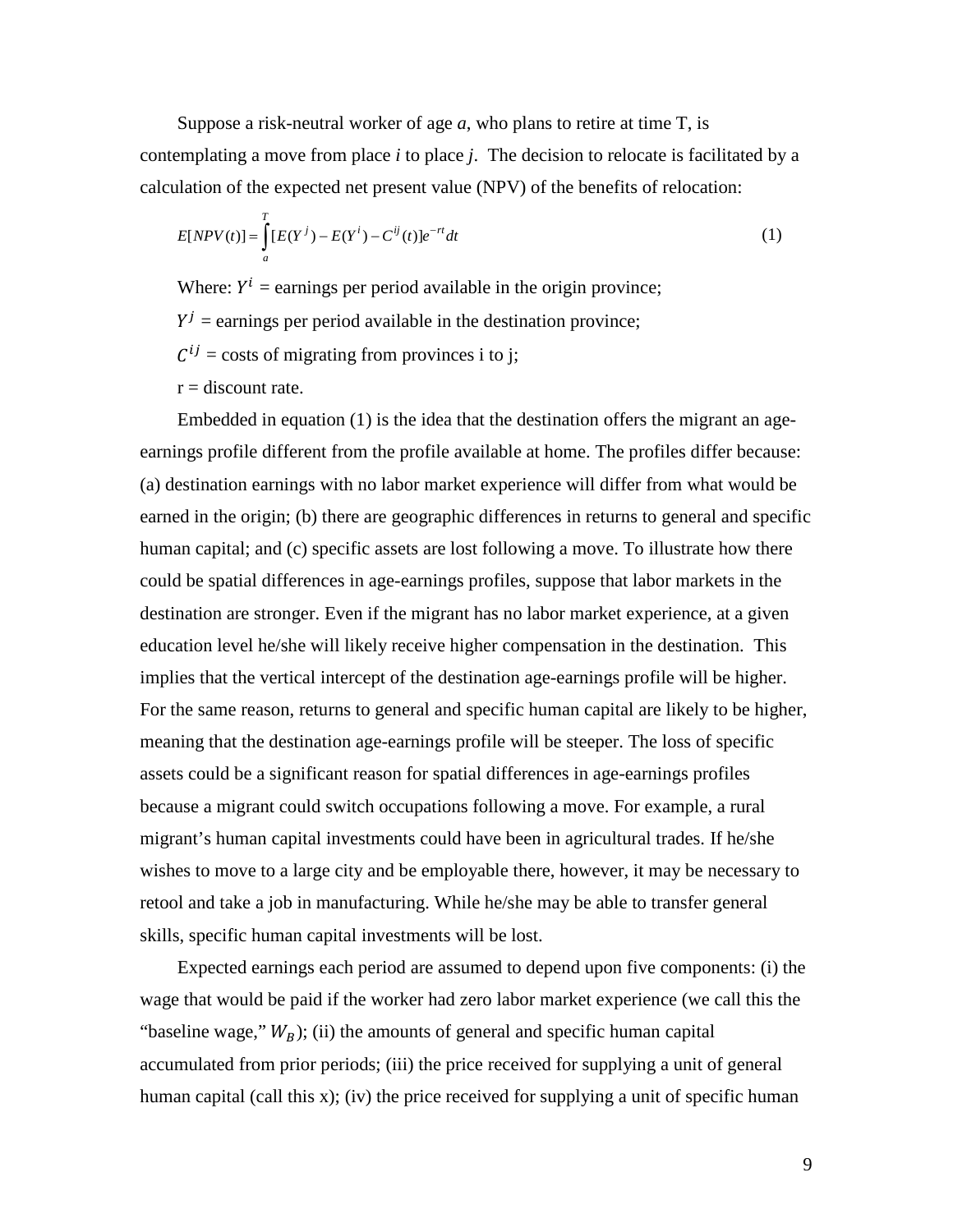capital (call this s); and (v) the probability of securing employment (call this  $1 - π$ , where  $\pi$  is the risk of unemployment).

For simplicity, we will assume that, at any working age, the worker acquires one unit of general human capital and one unit of specific human capital each period.<sup>[12](#page-8-0)</sup> General human capital acquired in one location is completely transferrable to another location, while specific human capital cannot be transferred. The prospective migrant is assumed to have graduated from school at age  $a_g$  and has accumulated so far  $(a - a_g)$ units of general human capital. Furthermore, he/she is assumed to have taken the current job (in the origin) at age  $a_k$   $(a_a < a_k < a)$  and to have accumulated  $(a - a_k)$  units of specific human capital. While the baseline wage and the returns to general and specific human capital are likely to differ within and across locations, we will assume for simplicity that they are constant over the individual worker's lifetime. It follows then that at age a, the expected earnings in each location are the following:

$$
E(Y^{i}) = \int_{a}^{T} [(1 - \pi^{i})(W_{B}^{i} + x^{i} + s^{i})e^{-rt}dt] + x^{i}(a - a_{g}) + s^{i}(a - a_{k})
$$
  
\n
$$
E(Y^{j}) = \int_{a}^{T} [(1 - \pi^{j})(W_{B}^{j} + x^{j} + s^{j})e^{-rt}dt] + x^{j}(a - a_{g})
$$
\n(2)

The costs of migration are assumed to depend upon the frequency of desired travel back to the origin, the costs of transportation (which vary directly with distance), and the costs of securing Hukou. Following Lundborg (1991, pp. 395-6), we assume that the frequency of desired travel to the origin (call this TRIPS) depends upon the amount of time spent in the destination, the migrant's age at the time of migration, and the relative size of the migrant community in the destination. The function measuring desired return trips may be written as:

<span id="page-10-0"></span>
$$
TRIPS = g(t - a, a, MS_{ij})
$$
\n(3)

where:  $t - a$ = number of years at the destination

 $MS_{ij}$  = the stock of prior migrants from i residing in j.

 $12$  This is a departure from the traditional view of on-the-job training, which is that human capital investments taper off with age. As long as the rate of human capital accumulation is the same in either location, the predictions of the model do not depend upon the rate being constant or non-linear. It would be interesting to extend the model to the case where human capital is acquired at a faster rate in the destination, due, for example, to a different industrial structure or more advanced technology.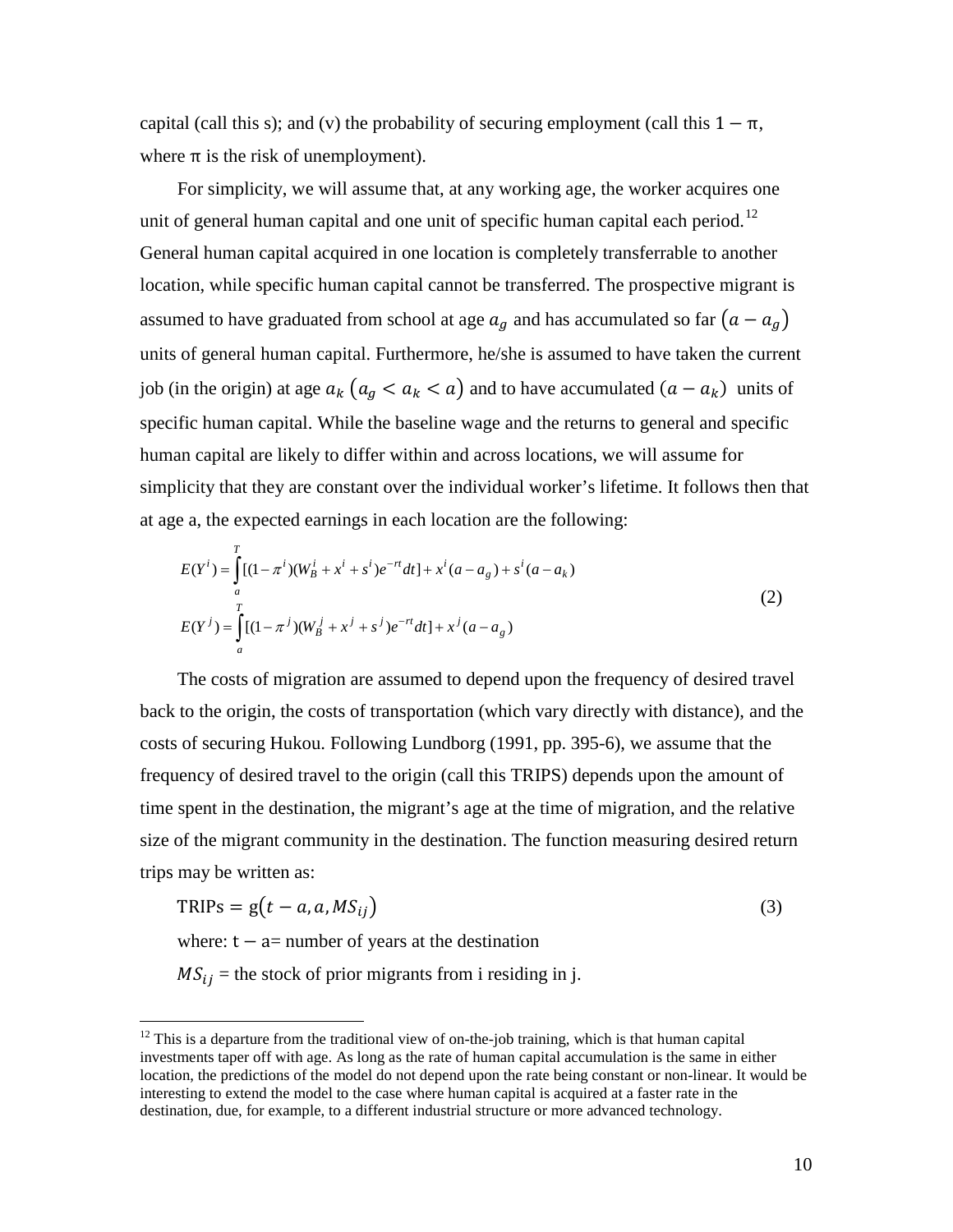With subscripts as derivatives, it is assumed that  $g_{t-a} < 0$  because, as suggested by Schwartz (1976) and Lundborg (1991), as the migrant becomes more familiar and comfortable with the destination, investments in new social relationships occur in the destination and return trips to the origin have increasingly less value. In contrast,  $g_a > 0$ because the older one is at the time of migration the more that will have been invested in social relationships at the origin and the greater will be the desire to make return visits there.<sup>[13](#page-10-0)</sup> We also adopt Lundborg's assumption that  $g_{MS} < 0$  because the presence of a relatively larger community of migrants from one's place of origin will reduce the psychic costs of migration and thus the frequency of desired return visits.<sup>[14](#page-11-0)</sup>

The costs of return trips over the migrant's lifetime will equal the number of trips made times the direct cost of a return trip, which discounted to the present are

$$
\int_{a}^{T} [g(t-a,a,MS_{ij})C_{ij}(D_{ij})]e^{-rt}dt,
$$
\n(4)

where  $C_{ij}$  = the round-trip direct cost of travelling between origin and destination;

 $D_{ij}$  = distance between origin and destination  $\left(\frac{\partial C}{\partial D} > 0\right)$ .

Equation (4) quantifies the psychic costs of migration. There will also be various direct costs, e.g. the costs of moving oneself and one's possessions, switching dwellings, and securing local registration. Direct costs of the initial move will vary directly with distance. Older migrants will generally face higher costs of securing Hukou because they will have a lower likelihood of being included in those groups that are considered strong candidates for local registration. Those groups include students admitted to university, military conscripts, and marriage partners.<sup>[15](#page-11-1)</sup> The direct costs of the initial move (M) are:

<sup>&</sup>lt;sup>13</sup> Compared to those who migrate when they are relatively young, older migrants are more likely to have developed longer and deeper friendships in the origin, cultivated relationships with extended family members more extensively, and to have left children behind at the origin. To use Schwartz's (1976) terminology, the "agony" of severing those sorts of ties will be more intense for older migrants and they

<span id="page-11-0"></span> $14$  Lundborg points out that for unmarried migrants, a larger migrant network in the destination could make it more likely that a marriage partner with ties to the origin can be found at the destination. This will tend to reduce the number of desired trips back home.

<span id="page-11-2"></span><span id="page-11-1"></span><sup>&</sup>lt;sup>15</sup> Persons admitted to universities in another province are granted local registration, as are military conscripts. One convenient way of obtaining Hukou is to marry someone already registered in the destination. University students, military conscripts, and candidates for marriage are usually younger than the mean. Consequently, because registration is a requirement for having access to social medical insurance in the destination, the costs of being unregistered will be higher for older persons because they are at greater risk of needing medical care.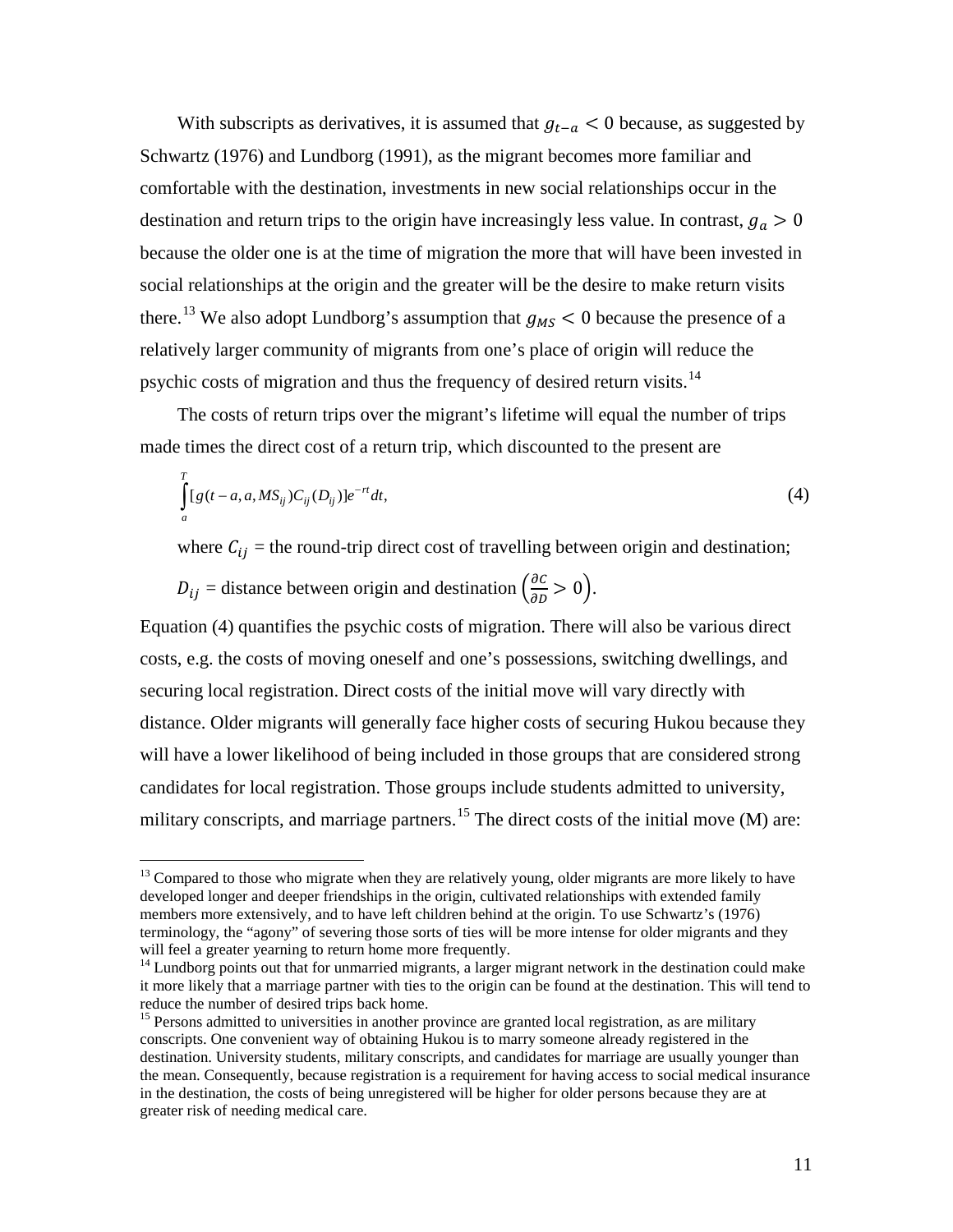$$
M = m(D_{ij}) + H_{ij}(a)
$$
\n<sup>(5)</sup>

where:  $H_{ij}$  = the costs of securing local registration in place  $j \left( \frac{\partial H}{\partial a} > 0 \right)$ .

Combining equations (2) through (5), the expected net present value of migration is  
\n
$$
E[NPV(t)] = \int_a^T \left[ (1 - \pi^j)(W_B^j + x^j + s^j) - (1 - \pi^i)(W_B^i + x^i + s^i) \right] e^{-rt} dt - \int_a^T \left[ g(t - a, a, MS_{ij}) C_{ij}(D_{ij}) \right] e^{-rt} dt - \left[ m(D_{ij}) - H_{ij}(a) \right] + \left( (1 - \pi^j)(x^j - x^i)(a - a_g) - (1 - \pi^i)(s^i)(a - a_k) \right)
$$
\n(6)

Equation (6) illustrates that the net benefits to migration are influenced by five factors, each corresponding to the respective term on the right-hand side (RHS) of equation (6): (i) spatial differences in expected earnings, driven by destination/source differences in baseline wages, returns to general human capital, returns to specific human capital, and unemployment risk (these are all captured in the first term on the RHS of equation (6)); (ii) expected psychic costs of migration, which are influenced by the needed frequency of return trips to the origin (second term); (iii) the direct costs of moving and securing local registration (third term); (iv) the expected extra value the migrant can enjoy from transferring accumulated general human capital to the destination (fourth term); and (v) the expected loss in specific human capital taken due to relocation (fifth term). Since there is just one destination, migration is a yes/no decision, thus migration occurs if equation (6) is positive.

How exactly does age influence the migration decision? While our model is not set up to generate comparative static results regarding the relationships between the probability of migration and its determinants, those relationships are implied by comparative statics on expected net present value. For example, if variable X and expected net present value are positively related, then there should be a positive relationship between X and the probability of migration. Since the five terms in equation (6) vary in sign, the sign of the marginal effect of age on expected net present value will depend upon the sizes (in absolute value) of these terms. The marginal effect of age on expected net present value may be obtained by integrating equation (6) and differentiating integrated expression with respect to age: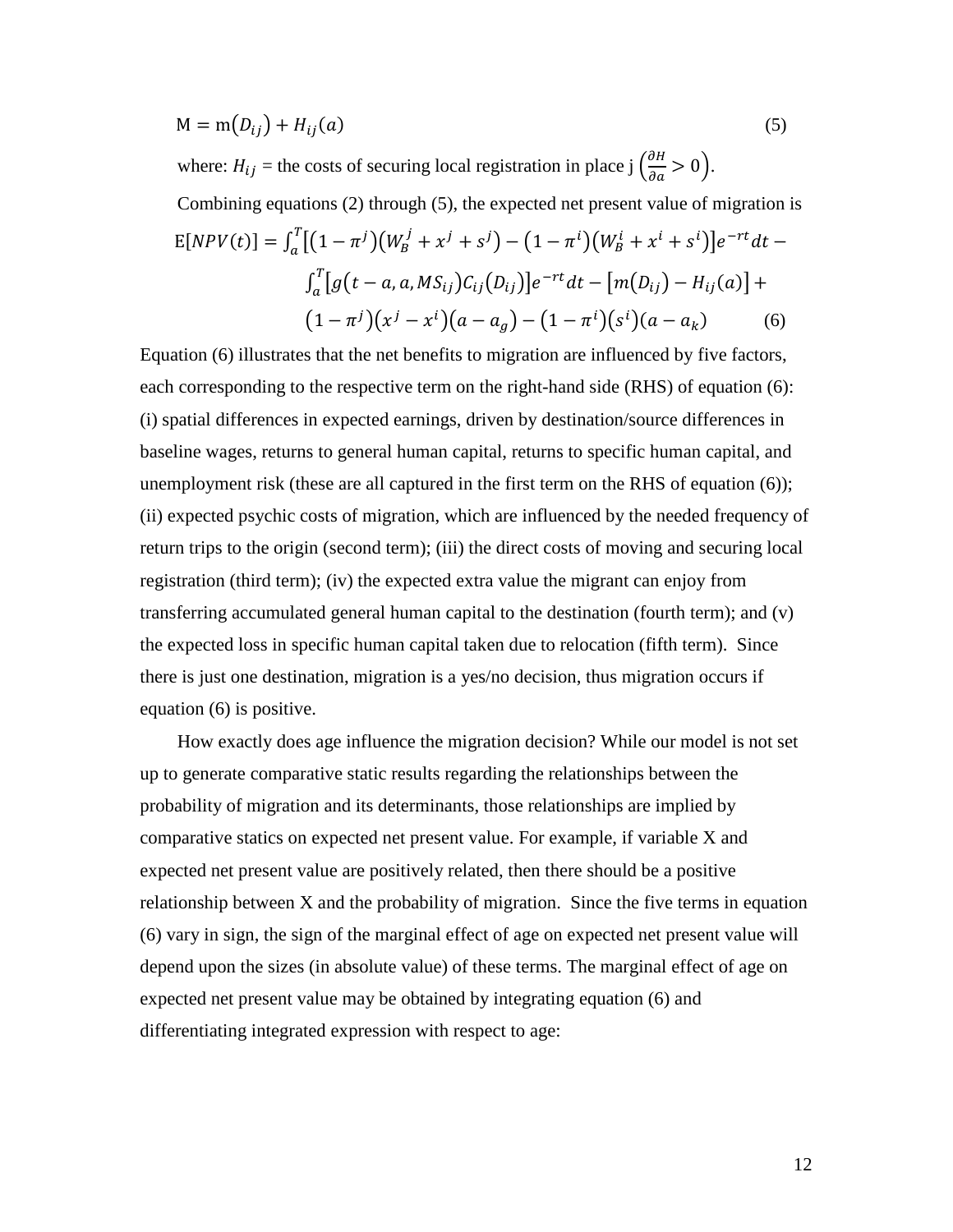$$
\frac{\partial E[NPV(t)]}{\partial \alpha} = \frac{\left[ (1-\pi^{j})(W_B^j + x^j + s^j) - (1-\pi^{i})(W_B^i + x^i + s^i) \right]}{r} \left[ e^{-r\alpha} \left( \frac{1}{\alpha^2} + \frac{r}{\alpha} \right) \right] + \frac{\left[ g(t-\alpha,\alpha,MS_{ij})(c_{ij}(D_{ij})) \right]}{r} \left[ \left( \frac{1}{\alpha^2} + \frac{r}{\alpha} \right) e^{-r\alpha} \right] - \left[ \frac{\partial g}{\partial \alpha} C_{ij}(D_{ij}) \right] \left( \frac{1}{\alpha} e^{-r\alpha} - \frac{1}{r} e^{-rt} \right) + \left( 1 - \pi^{j} \right) \left( x^j - x^i \right) - \left( 1 - \pi^{i} \right) \left( s^i \right) - \frac{\partial H_{ij}}{\partial \alpha} \tag{7}
$$

The first term (negative) on the RHS of expression (7) embodies Becker's (1964) explanation that older migrants will have a lower incentive to migrate because, owing to shorter duration in the destination, the present value of earnings gains will be smaller. The second term (positive) captures the idea that because of shorter duration in the destination, an older migrant will make fewer total trips home over his/her lifetime, hence return migration costs will be smaller;

The third term (negative) measures the increase in return migration costs facing older migrants because, all other things equal, they will have stronger ties to family and friends in the origin;

The fourth term (positive) reflects the idea that older migrants will bring more general human capital to the destination. If the returns to general human capital are greater there, then older migrants will benefit more from transferring their general human capital. The gains from transfer will be larger the larger is the premium to general human capital in the destination and the lower is unemployment risk there.<sup>[16](#page-11-2)</sup>

The fifth term (negative) represents the loss to the migrant from abandoning origin investments in specific human capital. The loss will be greater the lower is unemployment risk in the destination and the higher is the return to specific human capital in the origin;

Finally, the sixth term (negative) measures the extra cost to an older migrant of securing local registration.<sup>[17](#page-13-0)</sup>

The theme in the literature up to this point has been that older migrants will always have a lower incentive to migrate. Equations (6) and (7) reveal that older migrants could

<span id="page-13-1"></span><span id="page-13-0"></span><sup>&</sup>lt;sup>16</sup> Note that this effect has gone unmentioned in the literature.<br><sup>17</sup> There is a seventh and positive effect of age on migration, which is not accounted for in the model, and which was suggested by Gallaway (1969): Older migrants, by virtue of having more assets, may find migration relatively more affordable.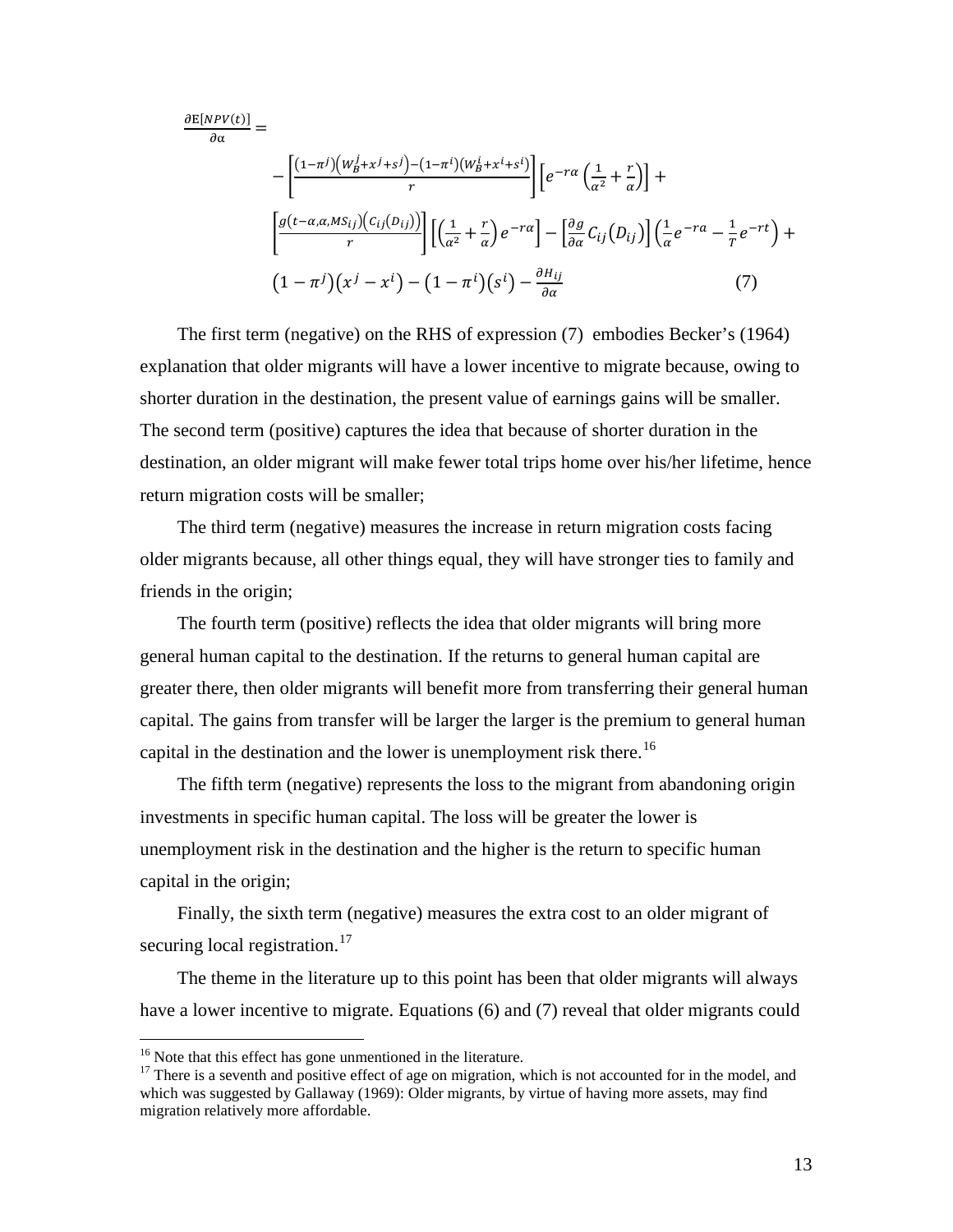sometimes have a stronger incentive. There are terms of different signs in equation (7) but this may not necessarily mean that NPV is not monotonous in age. Whether or not there is monotonicity in the relationship will depend upon how large, in absolute value, the combined effect of the second and fourth terms on the RHS of equation (7) are relative to the combined effect of the other four (negative) terms. While the impact of age on the incentive to migrate due to duration in the destination (captured in the first term on the RHS of equation (7)) may dominate all other terms in the United States, due to the relative ease of relocation between states and cities, for example, that may not be the case in China. In China, travel between two remotely located provinces may be very high, causing the savings in direct return travel costs to be very high for older migrants (the second term on the RHS of equation (7) would be high). Furthermore, differences in the returns to general human capital between those two provinces could be very high, causing the fourth term on the RHS of (7) to be high. The result is that equation (7) would be positive for that case. Ultimately, the sign of the marginal effect of age is an empirical issue.

Our model provides an explanation for why migrants moving long distances, and who switch occupations following a move, tend to be younger. The long distance implies high costs of return migration, hence only those with relatively small investments in ties to family and friends back home will move. It is generally more costly, for example, for rural migrants to obtain urban Hukou and those costs will often rise rapidly with age. These conditions will also tend to discourage older persons from moving;

#### **3. SOME PRELIMINARY MICRO EVIDENCE**

The ideal data to examine the relationship between age and the decision to migrate will be longitudinal micro panel data, where we track individuals' migration patterns over time. But such data are often very difficult to collect. Alternatively, though potentially subject to cohort effects, cross sectional micro data might be more realistic. We are able to provide some preliminary evidence on our theoretical model using cross sectional micro data, in this case from the 2005 1% Chinese census. We calculated the percentage of migrants at each age for persons with rural Hukou status. As Figure 1 shows, the migration rate increases sharply from about 6% to 25% till around age 19/20, then it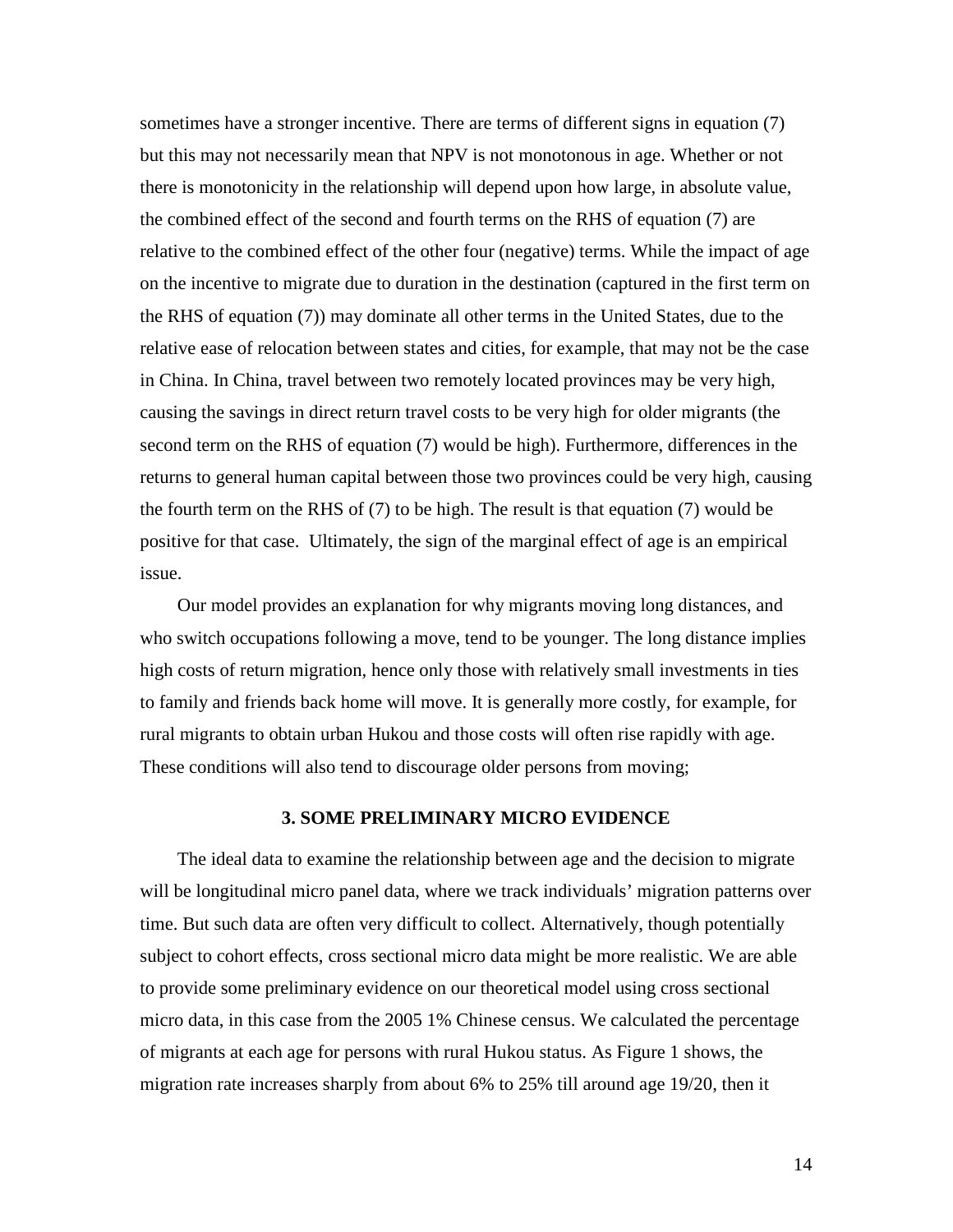declines gradually till age 30, after which the decline is relatively more pronounced. In general, the relationship between age and migration rate is highly non-linear.

#### [INSERT FIGURE 1 ABOUT HERE]

Figure 1 also gives the age distribution of all rural Hukou individuals as of 2005. Two features are quite visible: 1) the sharp dip around age 45 due to the great Chinese Famine (1959-1961); and 2), the gradual but consistently shrinking younger cohorts, in particular in the 20-30 age range.<sup>[18](#page-13-1)</sup> If we consider the two curves of Figure 1 together, then it appears that there is a long run declining trend of rural out-migration due to a declining fertility rate, or, in other words, aging in rural areas.

In Table 1, we conducted several regressions to examine the effect of age on migration for the rural Hukou population using the following linear probability model:

$$
Migrate_{ij} = \alpha_0 + \alpha_1 Age_{i1} + \alpha_2 Age_{i2} + \alpha_3 Age_{i3}
$$
  
+  $\sum_k \beta_k Edu_{ik} + \Omega_1 Demo_i + \Omega_2 Sibling_i + v_j + \mu_{ij}$  (8)

where Migrate<sub>ij</sub> is dummy equaling one if individual  $i$  from Hukou region  $j$  is currently living outside her/his Hukou region. Our key explanatory variable (age) enters the regression using a piecewise-linear construction. Ages 19 and 30 are used as the kink points here. This way, we highlight the nonlinear relationship between age and migration in a transparent and parsimonious fashion. Let individual i's age be  $Age_i$ , then the first three variables on the RHS of equation (8) are defined as,

$$
Age_{i1} = \begin{cases} Age_i \text{ if } Age_i \le 19; \\ 19 \text{ otherwise.} \end{cases} \tag{9}
$$

$$
Age_{i2} = \begin{cases} 0 & \text{if } Age_i \le 19; \\ Age_i - 19 & \text{if } 19 < Age_i \le 30; \\ 30 - 19 &= 11 \text{ if } Age_i > 30; \end{cases} \tag{10}
$$

$$
Age_{i3} = \begin{cases} 0 \text{ if } Age_i \le 30\\ Age_i - 30 \text{ if } Age_i > 30 \end{cases}
$$
 (11)

We constructed 4 categories of educational attainment, with the default group being those that attended up through junior/ middle school. The three categories in the regression as  $Edu_{ik}$  are: 1) never attended school; 2) attended up through elementary school; and 3) attended up through high school. There is only a very small proportion of

<span id="page-15-0"></span> $18$  Note, since we exclude all students, the age distribution for the 15-20 years age range is not representative of the pool of potential migrants.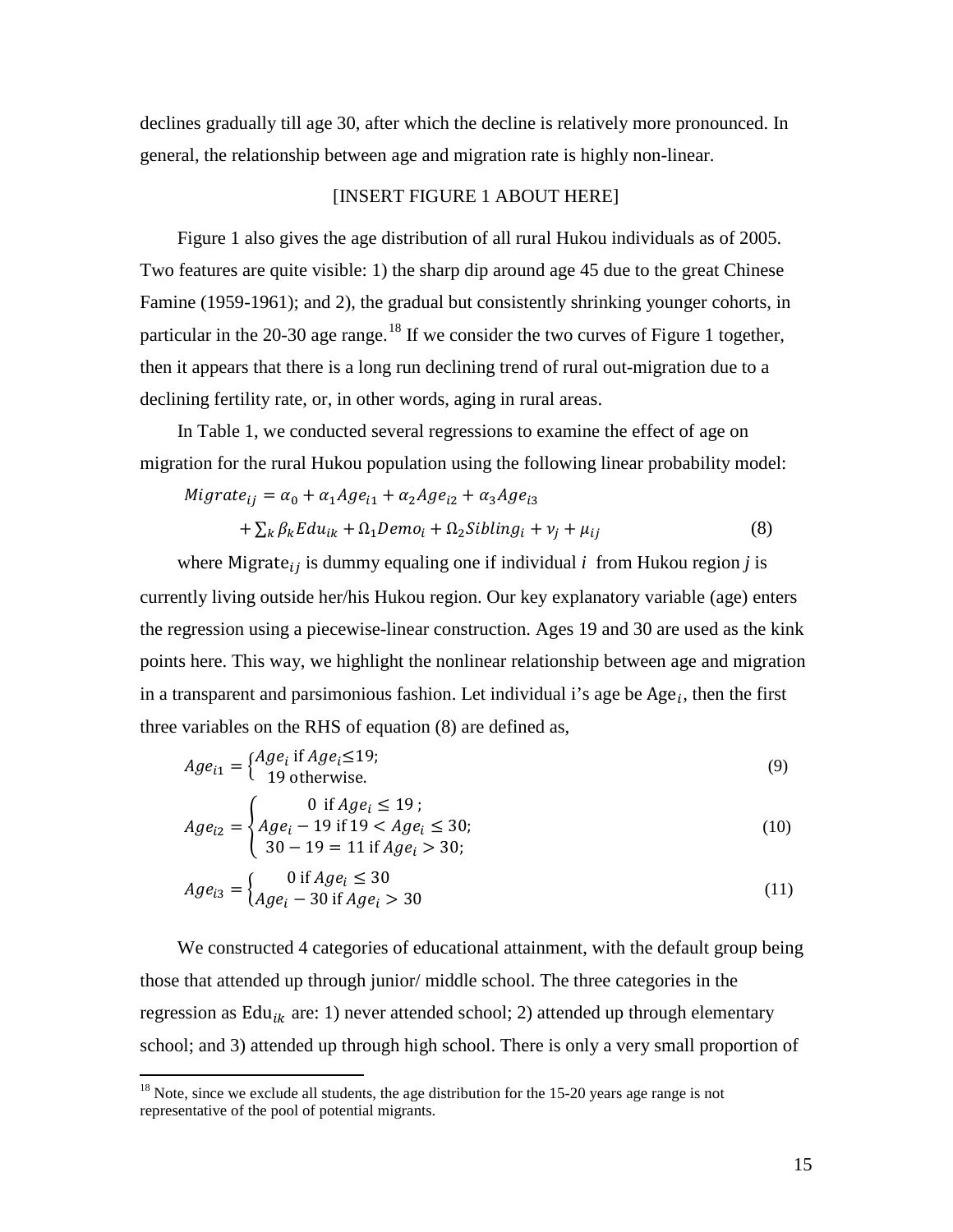individuals with rural *Hukou* who attended up through college or above, so those observations were eliminated. We also included dummies for female, minority nationality, and never married, in some specifications. These are referred to as  $Demo<sub>i</sub>$  in equation (8). In order to investigate the impact of fertility on migration, we also included number of siblings in the regression equation. The set of sibling-related variables is referred to as Sibling, in equation (8). This set contains 5 variables:1) a dummy for no brothers; 2) dummy for no sisters; 3) number of brothers; 4) number of sisters; and 5) a dummy if there was missing information on number of siblings. Finally, given the high likelihood of correlation of migration with regional factors, we included the regressor  $v_i$  to capture hukou registration areas' fixed effects.

#### [INSERT TABLE 1 ABOUT HERE]

Table 1 shows regressions results. In specification (the results which are shown in column 1), we start with a basic specification that includes only three age variables and Hukou region fixed effects. Based on that, we add the education dummies  $Edu_{ik}$  to specification (2). Then, we further add the three most commonly considered demographic variables of  $Demo_i$  in specification (3). Finally, in specification (4), we add the five Sibling, variables. As the table shows, the impact of age on migration is highly nonlinear, even after controlling for various demographic personal characteristics and regional fixed effects. The likelihood of migration increases with age dramatically for teenagers, flattens in the twenties, and then decreases after age 30. Table 1 also shows that the presence of brothers and sisters is positively related to migration likelihood.

Overall, our examination using census micro data implies that aging can have ambiguous effects on migration. When the peak of the age distribution is still in the lower 20s, there can be an increasing trend for migration if the overall population is only starting to experience aging, lower fertility rates, and longer life expectancy (probably as individuals have larger general human capital endowments to transfer). But as the population gets older and older, there will be less and less migration (probably as other factors become more relevant).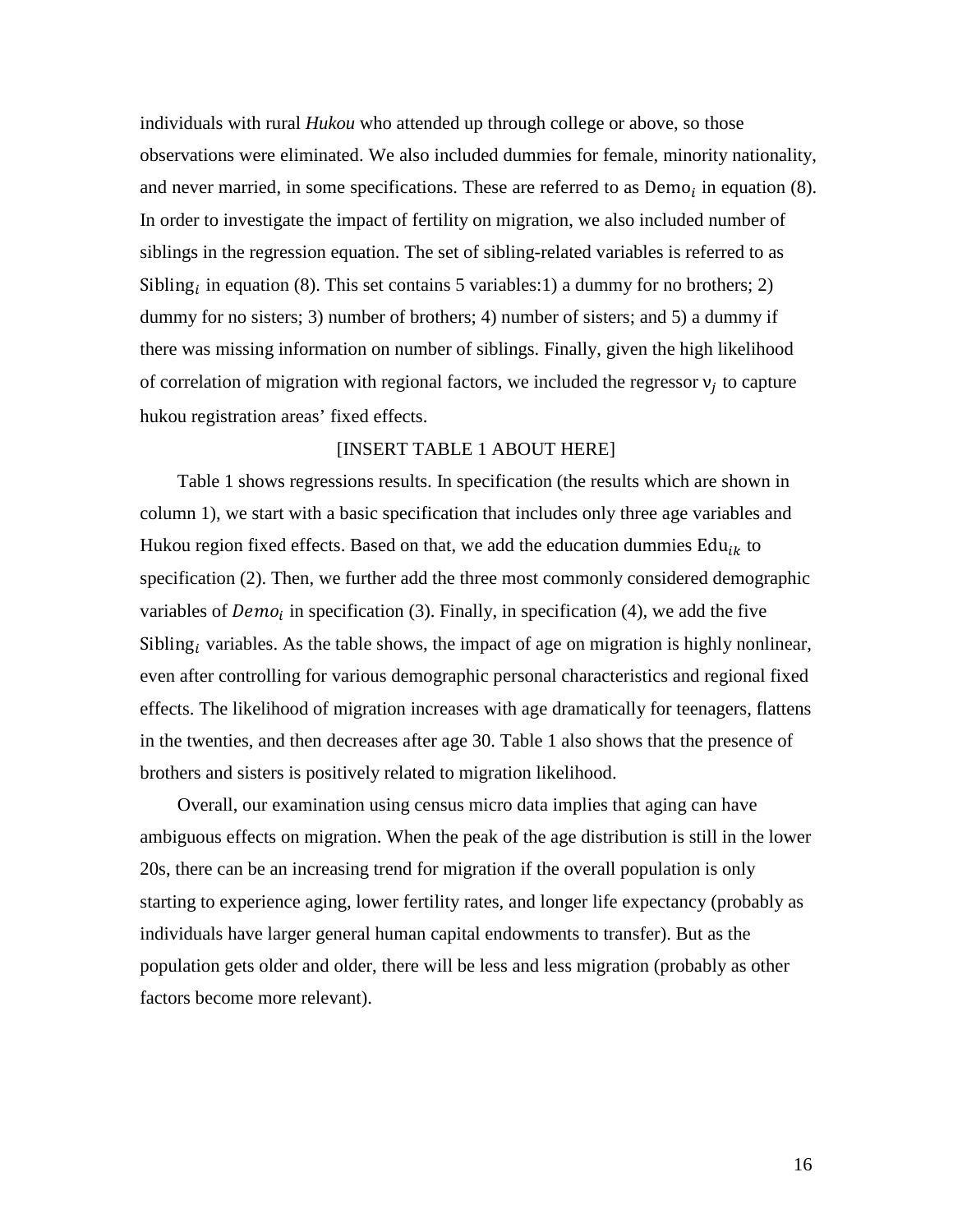#### **4. EVIDENCE FROM PROVINCE-LEVEL DATA**

We now test our theoretical model using province-level data. At the aggregate level, the theoretical model implies a double-log empirical specification where the dependent variable is the log of the migration rate, defined as the number of persons moving from place *i* to place *j* as a percentage of all persons moving out of *i*. [19](#page-15-0) In contrast to most previous studies of China, ours is a panel study spanning multiple periods of migration. Bao, Bodvarsson, Hou and Zhao (2011) is the only other study that examines China's migration using panel data.<sup>[20](#page-17-0)</sup> Here, we extend their original specification by adding measures of the origin province's age distribution as follows,

$$
\ln\left(\frac{Migrants_{ijt}}{\sum_{k}Migrants_{ikt}}\right) =
$$
\n
$$
\alpha_0 + \alpha_1 \ln(Age_{it_0}) + \alpha_2 \ln(Age_{it_1}) + \alpha_3 \ln(Hukou Percentage_{jt}) +
$$
\n
$$
\alpha_4 \ln(Distance_{ij}) + \alpha_5 \ln(1 - u_{it}) + \alpha_6 \ln(1 - u_{jt}) +
$$
\n
$$
\alpha_7 \ln\left(\frac{Per\ capita\ Income_{jt}}{Per\ capita\ Income_{it}}\right) + \alpha_8 \ln(n \text{e}(\text{t}) + \beta Z_{ij} + \nu_j + \mu_t + \varepsilon_{ijt})
$$
\n(12)

Where  $\ln \left( \frac{Migrants_{ijt}}{\sum_{k}Migrants_{ikt}} \right)$  is the log of the proportion of migrants from origin province *i* to destination province *j* to all migrants from province *i* in year *t*. Our key variable of interest is  $ln(Age_{it_1})$  which measure the age distribution of the origin province at the end of the period. We also control for the same age measure for province *i* at the start of the period  $\ln(Age_{it_0})$ . Controlling for the initial age distribution, we are able to directly examine the impact of aging on migration. The age distribution measure here can take three forms: (i) the mean age of the province's population; (ii) provincial youth share and (iii) provincial age dependency ratio (ADR).

In general, our choice of control variables follows Lin, Wang and Zhao (2004), Bao, Hou and Shi (2006), Poncet (2006), and Bao, Bodvarsson, Hou, and Zhao (2011). Following Bao, Bodvarsson, Hou and Zhao (2011), we control for the probability of

<span id="page-17-1"></span><span id="page-17-0"></span><sup>&</sup>lt;sup>19</sup> This specification, widely used in the literature, is due originally to Greenwood (1969). <sup>20</sup> These authors in turn base their specification on earlier work by Greenwood (1969), Lin, Wang and Zhao (2004) and Poncet (2006).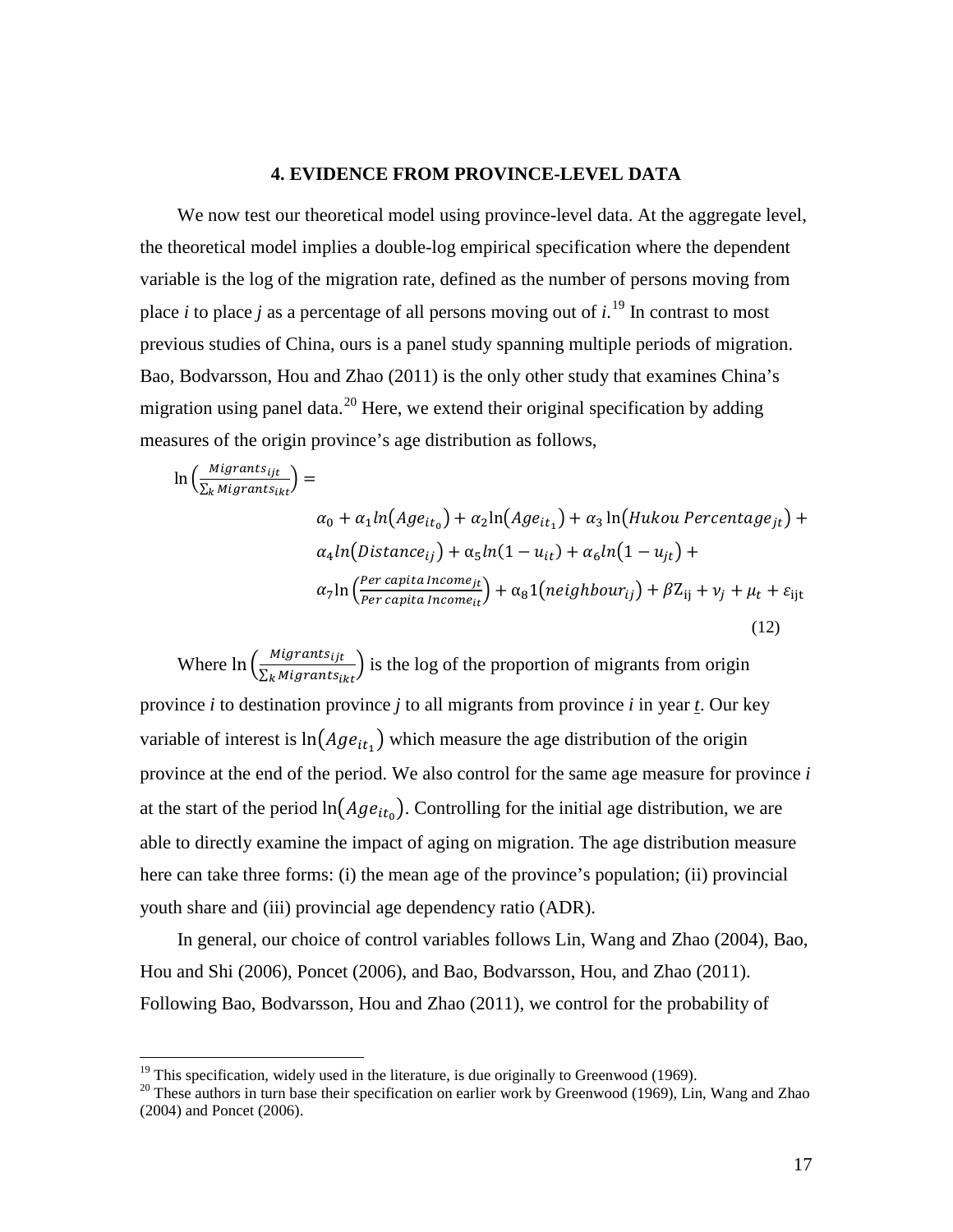securing Hukou in the destination using  $ln(Hukou Percentage_{it})$ , the lagged relative frequency of registered households. It is assumed that prospective migrants know the historical relative frequencies of registered households in destination provinces and have adaptive expectations about barriers to entry. When the likelihood of securing Hukou rises, perceived benefits to migration will rise and that will lead to a higher migration rate. Following Poncet (2006), we also control for migration flows between adjacent provinces by including a dummy  $(neighbour_{ij})$ , which equals one if migration flows are between adjacent provinces.

The other control variables are<sup>[21](#page-17-1)</sup> the following:

- (1)  $\ln(Distance_{ij})$ : log of railroad distance between the two provinces in kilometers;
- (2)  $\ln(1 u_{it})$ : log of one minus unemployment rate in the source province in period t;
- (3) ln $(1 u_{jt})$ : log of one minus unemployment rate in the destination province in period t;
- (4)  $\ln \left( \frac{\text{per capita income}_{\text{jt}}}{\text{ner canita income}_{\text{it}}} \right)$  $\frac{\text{per capat moment}}{\text{per capital income}}$ : log of the ratio of destination province income to origin province income in period t;
- (5) log ratio of real FDI per capita in the destination province to real FDI per capita in the origin province;
- (6) log ratio of real domestic fixed asset investment per capita in the destination province to real domestic fixed asset investment in the original province;
- (7) log percentage of population enrolled in the origin province's universities;
- (8) log percentage of population enrolled in the destination province's universities;
- (9) log ratio of the share of manufacturing employment in the destination province to the share of manufacturing employment in the origin province;
- <span id="page-18-0"></span>(10) log ratio of the urban share of the destination province's population to the urban share of the origin province's population;
- (11) log ratio of the destination province's minority population share to the origin province's minority population share
- (12) log ratio of mean annual temperature in the capital city of the destination province to the mean annual temperature in the capital city of the origin province.

Finally, we include  $v_j$  and  $\mu_t$ , the destination province fixed and period fixed effects, respectively, in all of our regressions.

Although we have a panel data set, there could still be omitted variables, which would lead to biased estimation of the coefficients on our age measures. For each of the three age measures, we estimate three different specifications: OLS without destination

<sup>&</sup>lt;sup>21</sup> Due to limited space, we did not report the estimated coefficients for some of the variables in the tables.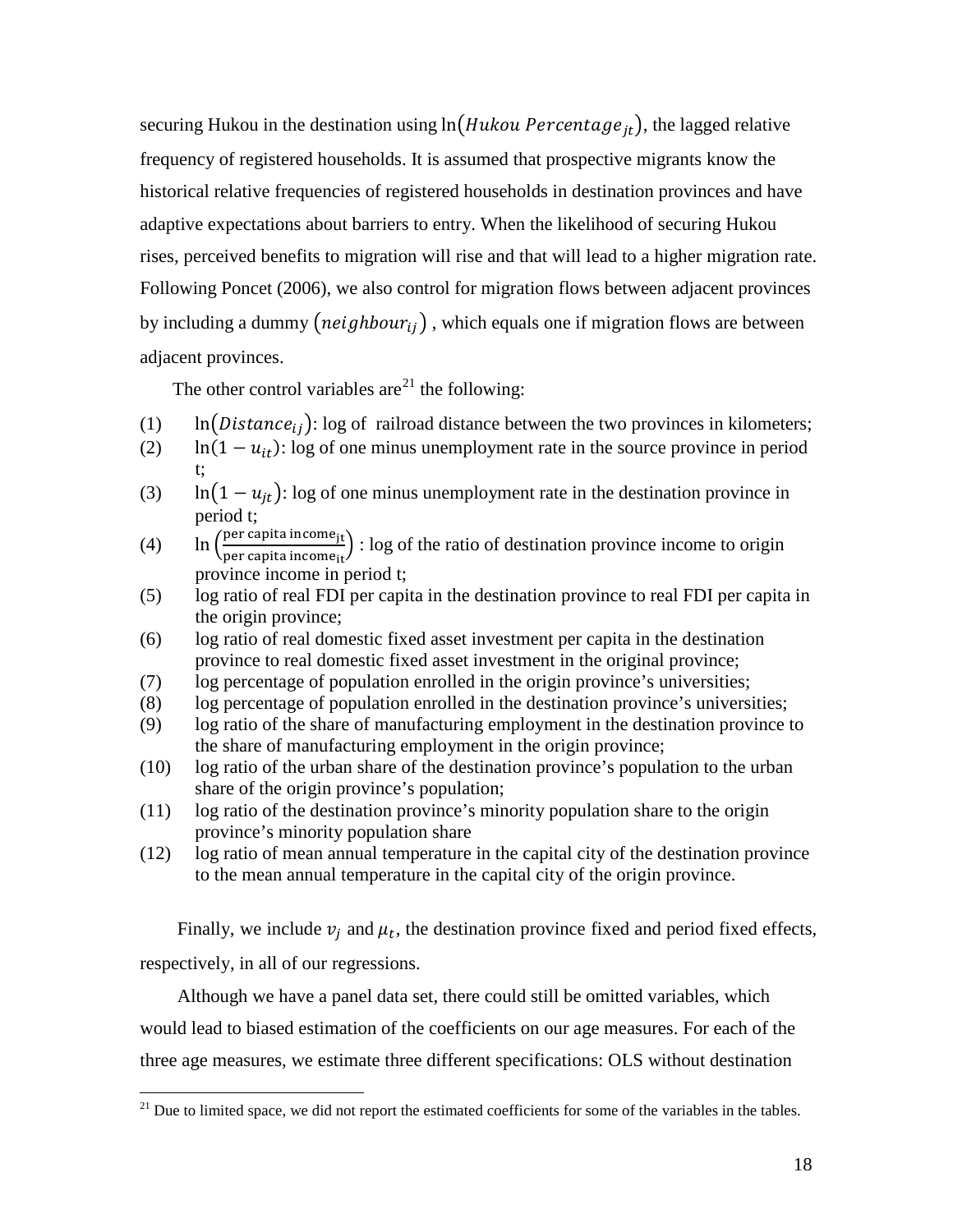province fixed effects, OLS with destination province fixed effects, and 2SLS with destination province fixed effects.<sup>22</sup>. The two instruments used in 2SLS are: (1) the number of doctors per 10,000 persons in the source province; and (2) the share of minority (non-Han) population in the source province. We conjecture that doctor density is an indicator of the level of public health spending in the province. When doctor density is higher, residents will ultimately be healthier, infant mortality will be lower, and death rates, particularly among the elderly, will be lower. This could result in a shift in the age distribution. If the non-Han population has different fertility rates due to either cultural differences or/and exemption from family planning policies, then the share of minority population could also affect the age distribution of source province.<sup>[23](#page-19-0)</sup>

#### **5. DATA**

Our data set includes the 1985-90, 1995-2000, and 2000-05 periods.<sup>[24](#page-19-1)</sup> All data are drawn from two major sources. For the 1985-90 and 1995-2000 periods, we expand the data set used by Lin, Wang and Zhao (2004) in their study of interprovincial migration.<sup>[25](#page-19-2)</sup> Data for 2000-05 are taken from University of Michigan's *China Data Online* website [\(http://www.chinadataonline.org/\)](http://www.chinadataonline.org/). For all regressions, only observations with positive migration rates are kept. Like Lin, Wang and Zhao (2004) and others, we exclude Tibet

 $^{22}$  Given our definition of the dependent variable, the sum of the dependent variable for each origin province will be a constant (one). Therefore, it is mechanically not meaningful to include origin province fixed effects here. Also, given that our key variable here is origin province-specific, it is also not feasible to include origin province fixed effects.<br><sup>23</sup> Note that we assume both instruments will not affect the share of migration from source to destination

<span id="page-19-0"></span>provinces through channels other than their impacts on the age structure of the source province, which seems reasonable given that we have also included log ratio of the destination province's minority population share to origin province's minority population share in our regression.<br><sup>24</sup> We skipped the 1990-95 period for a number of important reasons. First, there are some incompatibilities

<span id="page-19-3"></span><span id="page-19-1"></span>between the data for that period and for the other periods. Most notably, data on the migration rate for 1990-95 are less accurate, plus there are missing series for other variables we need to include in our regressions. Second, one benefit of studying 1985-2005 in China is that, in estimating a panel equation, one can observe structural changes in migration due to the intensification of reforms. Imposing a five-year break in the data makes it easier to ascertain whether or not structural change occurred. The structure of China's post-reform labor market has been changing at an exponential pace, with at least as much (if not more) structural change occurring between 1995-2000 and 2000-05 as between 1985-90 and 1995-2000. Therefore, imposing the five-year break when the comparing the 1980s and 1990s, as opposed to no break between the 1990s and 2000s, should not bias the coefficient estimates.

<span id="page-19-2"></span> $25$  Note that we replaced Lin, Wang and Zhao's (2004) calculations of the dependent variable with our own calculations. The reason is that there are some inaccuracies in the series used by Lin, Wang and Zhao, which they acknowledged in communications with us.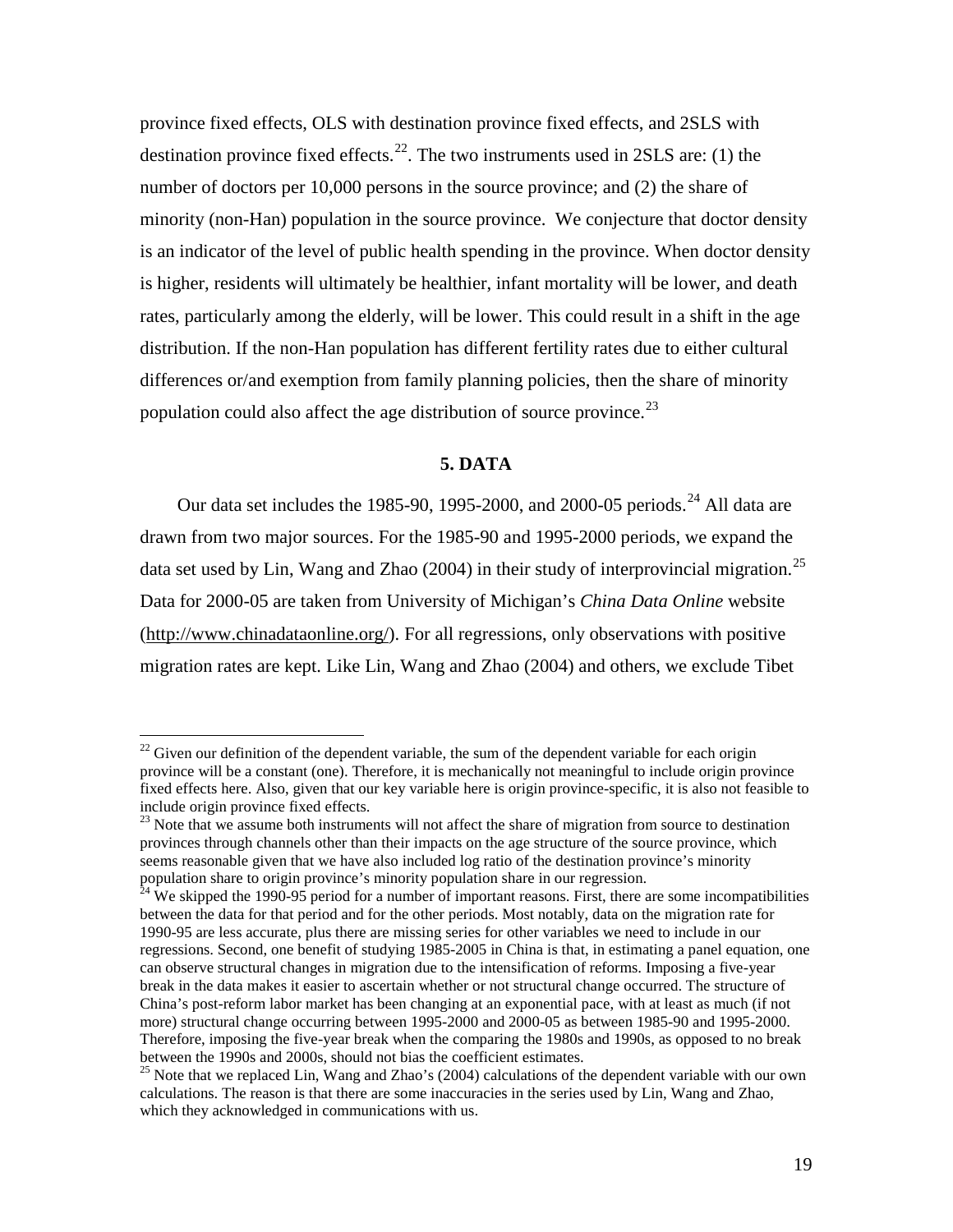from our sample because of data gaps and treat Chongqing as part of Sichuan. Our sample thus includes 29 provinces, each a prospective destination and point of origin.

A major drawback of regressing 1985-90 migration rates is that historical data on the relative size of the migrant network in the destination are not available. The reason is that the 1990 semi-decennial census was the first to include questions about change in residence, so if one wanted to study how migration during 1985-90 was influenced by migrant stock, information on pre-1985 migration would have had to be available. However, information about migrant networks is available when estimating migration for 2000 and later. One could, for example, regress migration rates during 1995-2000 on the stock of migrants that accumulated in the destination since 1985-90. Consequently, we produced two sets of estimates: (i) estimates for the full panel with no control for past migration; and (ii) estimates for a smaller panel comprising the latter two periods only, which do include a control for past migration. There are 2,383 usable observations in the full panel, of which 765, 810 and 808 are from period 1985-1990, 1995-2000 and 2000- 05, respectively. The smaller panel of the latter two periods has 1,535 observations and includes 784 observations for 1995-2000 and 751 observations for 2000-05. The reason that fewer observations for each period are used in the smaller panel is, that we further dropped observations for which past migration is zero.

#### [INSERT TABLE 2 ABOUT HERE]

Tables 2 shows summary statistics for all variables used in our regressions for each of the three migration periods. Starting from the top of each table, we describe the variable, the data source from which the variable is taken, and trends apparent in the data:

(i) *Gross interprovincial migration rate*. For the 1985-90, 1995-2000 and 2000-05 periods, respectively, migration rates are calculated from samples comprising 1% of the 1990 population census, 0.95% of the 2000 census, [26](#page-19-3) and 1% of the 2005 census. In the

<span id="page-20-0"></span> $^{26}$  As pointed out by Lin, Wang and Zhao (2004), there is a small difference between the 1990 and 2000 censuses with respect to how migration is defined. If a person is observed to change residence *and* to change their household registration (a situation officially called "Hukou migration"), then this movement is officially classified as "migration" in both censuses. If, however, the person is observed to change residence without changing registration ("non-Hukou migration"), then the movement is classified as "migration" only if the migrant has been away from the place of registration for a minimum period of time. In the 2000 census, this period is 6 months, but in the 1990 census it is one year. To account for this change in classification between the two periods, the migration numbers in both periods were standardized by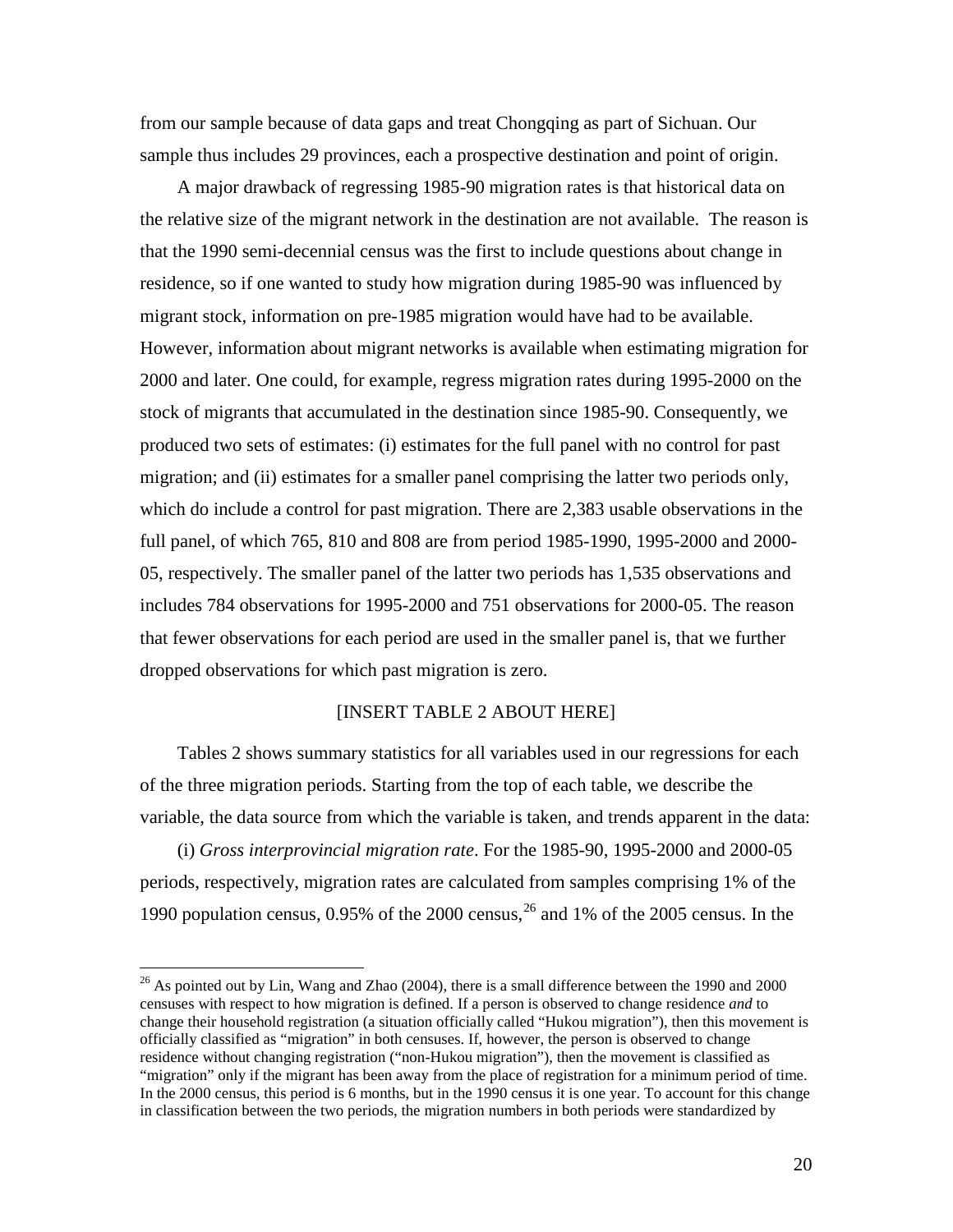1990 (2000, 2005) census, respondents were asked to report on migration activities during 1985-90 (1995-2000, 2000-05, respectively). Consequently, migration rates during each decade were calculated for only the second half of each decade. The mean volume of migration from one province to another surged from over 355,000 persons during 1985-90 to over 1,075,000 during 1995-2000 and to over 2,200,000 during 2000-05.<sup>[27](#page-20-0)</sup> Note that mean provincial population rose by 9.44% between 1990 and 2000 and by 5.86% between 2000 and 2005;

(ii) *The three age distribution measures*. Data for the three age distribution measures (mean age, youth share, and age dependency ratio (ADR)) were calculated from census information on provincial age distributions. We used 1982 (1995, 2000) data as the startof-period measures for the 1985-90 (1995-2000, 2000-05) period of migration. We used 1990 (2000, 2005) data as the end-of-period measures for the 1985-90 (1995-2000, 2000- 05) periods of migration. Note that for mean provincial age, census information for 1982 provides the percentage of population for each year of age. Consequently, we computed a weighted mean age, where the weights are the shares of the population of a particular age. For subsequent years, census information provides the percentage of population only for 5-year intervals. In those cases, we computed weighted mean age by using the midpoint of age in each interval;

(iii) *Size of the community of migrants from the origin who reside in the destination*. An ideal measure of the size of the destination's migrant community is the current stock of migrants from the origin as a percentage of current population in the destination. Unfortunately, unlike many Western data sets, this type of migrant stock measure is unavailable for China. Therefore, we used relative migrant flows during the half-decade ending five years prior to the migration period. For the 1995-2000 (2000-05) period, size of migrant network was calculated by the ratio of total flows from origin to destination during 1985-90 (1990-95) to the destination's population in 2000 (2005). There are several reasons for this approach. First, it is presumed that the stock of previous migrants is proportional to the size of the previous flow of migrants. Second, by lagging past flows

 $\overline{a}$ 

discounting the 2000 numbers by a small amount, approximately 5%. For further details, see Lin, Wang and Zhao (2004, page 593).

<span id="page-21-0"></span><sup>&</sup>lt;sup>27</sup> There are likely to be discrepancies in the calculations of these numbers between decades, for the reasons discussed in the preceding footnote.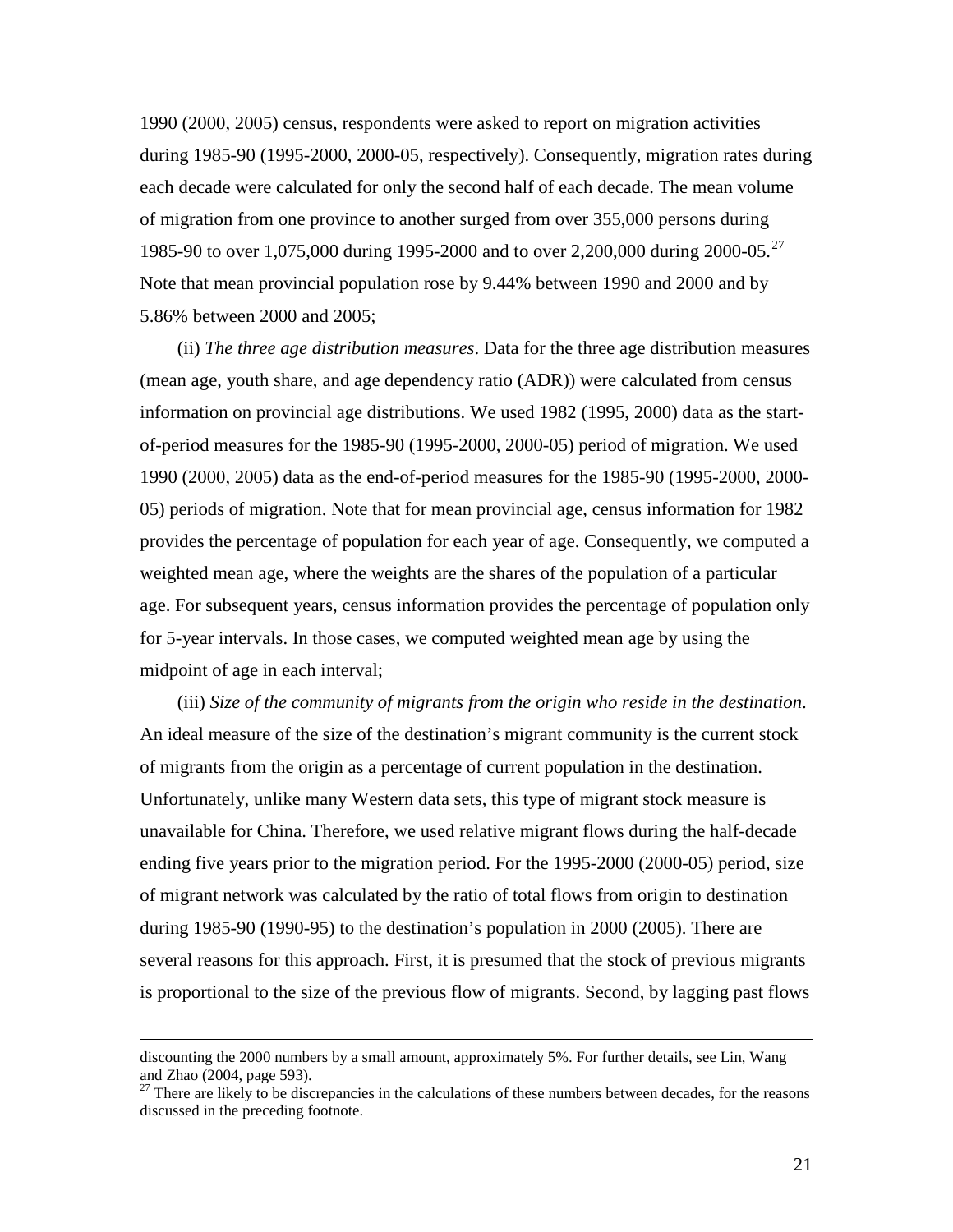by 5 years, we hopefully reduce the risk of serial correlation. As Table 2 shows, the estimated provincial migrant stock averaged approximately 1.35 million persons for the 1995-2000 migration period and approximately 1.22 million persons for the 2000-05 period. The reduction in migrant stock could be due to return migration;

(iv) *The historical relative frequency of persons with local Hukou*. This is the ratio of the registered population to total (registered + unregistered) population at year's end. For the 1985-90 (1995-2000, 2000-05) period, we use the mean annual proportion of persons with Hukou during 1980-84 (1990-94, 1995-99). By using the lagged proportion of persons with Hukou, we avoid potential problems with simultaneous equations bias;

(v) *Mean real per capita income.* Due to lack of available data for consecutive years during the 1980s and 1990s, income data only for 1989 (1999) were used to measure average annual income for the 1985-90 (1995-2000) periods. For 2000-05, though, we use annual mean incomes. All income data are adjusted for cost of living differences using provincial CPI measures;

(vi) *The share of the province's population that is Minority (non-Han)*. Because data on Han population shares for 1990 are not available, we used 2000 data to proxy minority shares for the first two migration periods. For the most recent migration period, we used information on Han population shares from the 2005 census;

(vii) *Real annual FDI and FAI per capita*. For each period, we used mean annual real FDI (FAI) per capita during 1980-84 when regressing 1985-90 migration flows, 1990-94 mean annual real FDI (FAI) per capita when regressing 1995-2000 migration flows, and 1995-99 mean real FDI (FAI) per capita when regressing 2000-05 migration flows. We lagged investment spending because it typically takes time for migration to respond to changes in spending on investment projects. Furthermore, since there is very likely to be two-way causality between investment and migration, by regressing migration rates on lagged investments we hoped to avoid possible simultaneous equations bias. We adjusted the investment series for cost of living differences between the two decades, as well as across provinces within each decade, using national government measures of provincial CPI and calculating both series at 1985 price levels. For most of the provinces, FDI numbers were available for each year, but for some there were missing years. For several provinces, no investment data were available for 1980-84, so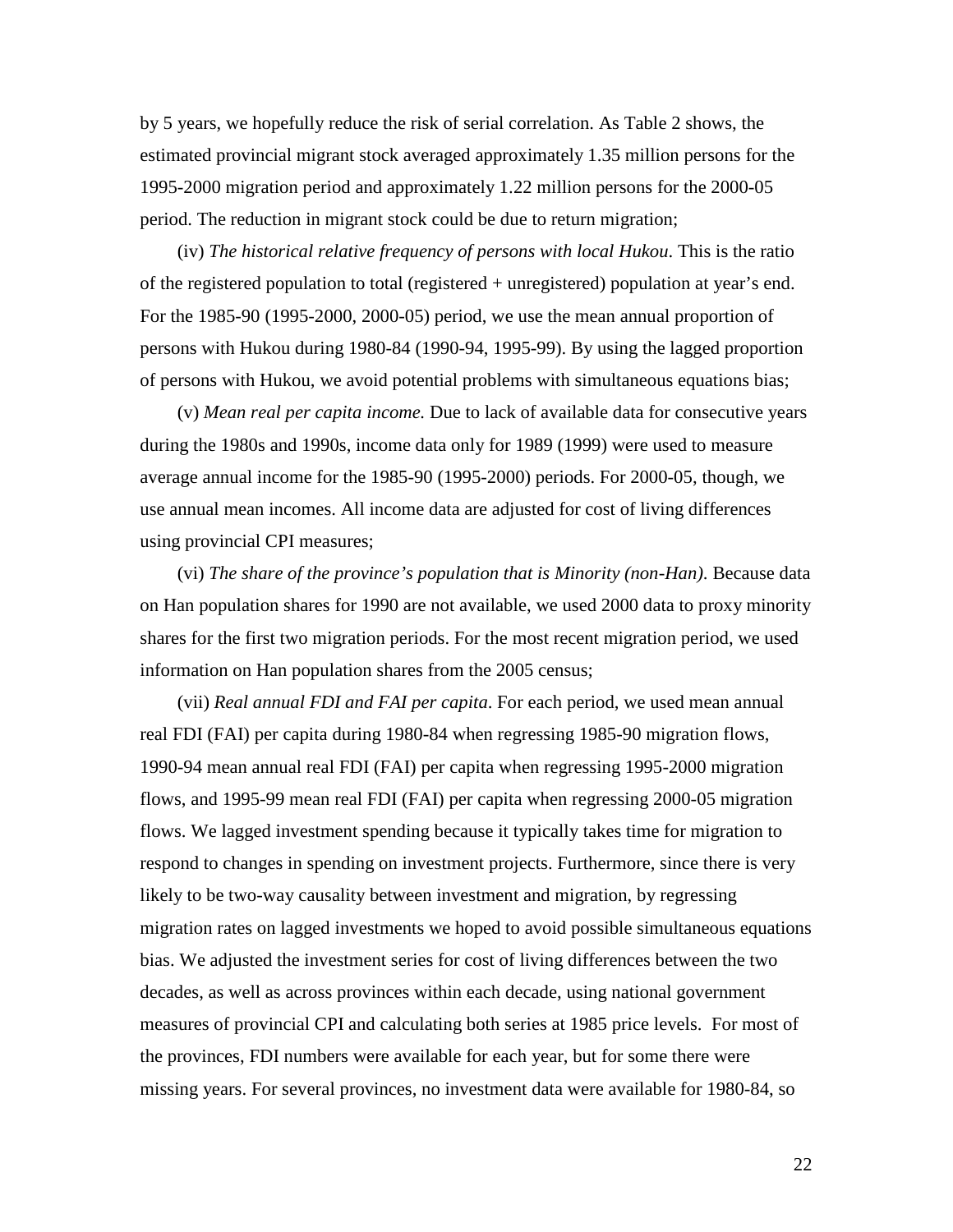we used the earliest year available as a proxy for that period. Therefore, our coefficient estimates for the early period may be influenced by measurement error in some parts of the investment series. Note that the FDI series is in USA dollars, whereas the fixed asset investment series is in Chinese Yuan;

(viii) *The share of manufacturing employment*. Manufacturing is classified in China as a "Secondary" industry and construction is one of its components. There is considerable variation across the country with respect to the dominance of manufacturing in the provincial labor market;

(ix) *Mean level of educational attainment*. Educational attainment was measured as the percentage of the population aged 22-60 enrolled in universities in 1990 (for the 1985-90 period), in 2000 (for the 1995-2000 period), and in 2005 (for the latest period). For all three periods, a large majority of a typical province's adult population was not enrolled in universities, due to substantial barriers to post-secondary education in China. However, as reforms deepened and barriers to access fell, the percentage of the population enrolled at universities rose at an increasing rate, from over 3% in 1990 to nearly 9% in 2005. Note also that the variance of enrollment rose at an increasing rate, a likely explanation for rising income inequality in China.

Data on the remaining variables are from Lin, Wang and Zhao (2004). Please refer to their paper for details on data sources and measurement of these variables.

#### **6. COEFFICIENT ESTIMATES**

Table 3 includes all the estimated effects of log mean age on the interprovincial migration rate in 6 specifications, 3 for the full panel and 3 for the last two periods only. Column (1) of Table 3 serves as a benchmark. It corresponds to OLS without destination province fixed effects included. Then, we add destination province fixed effects in column (2). Finally, we consider the possibility of endogeneity in our key measure at the end of the period.<sup>[28](#page-21-0)</sup> Columns (4)-(6) replicate the first three specifications with two changes: (1) the sample is limited to the last two periods only; and (2) previous migration flows are added as a control variable. Given the high likelihood of path dependence in

<span id="page-23-0"></span> $28$  In other words, we take the start-of-period age measure as a given and use the two instruments to extract the exogenous change of the age measure over this period. Both IV estimates are statistically significant at the 1% level in the first stage.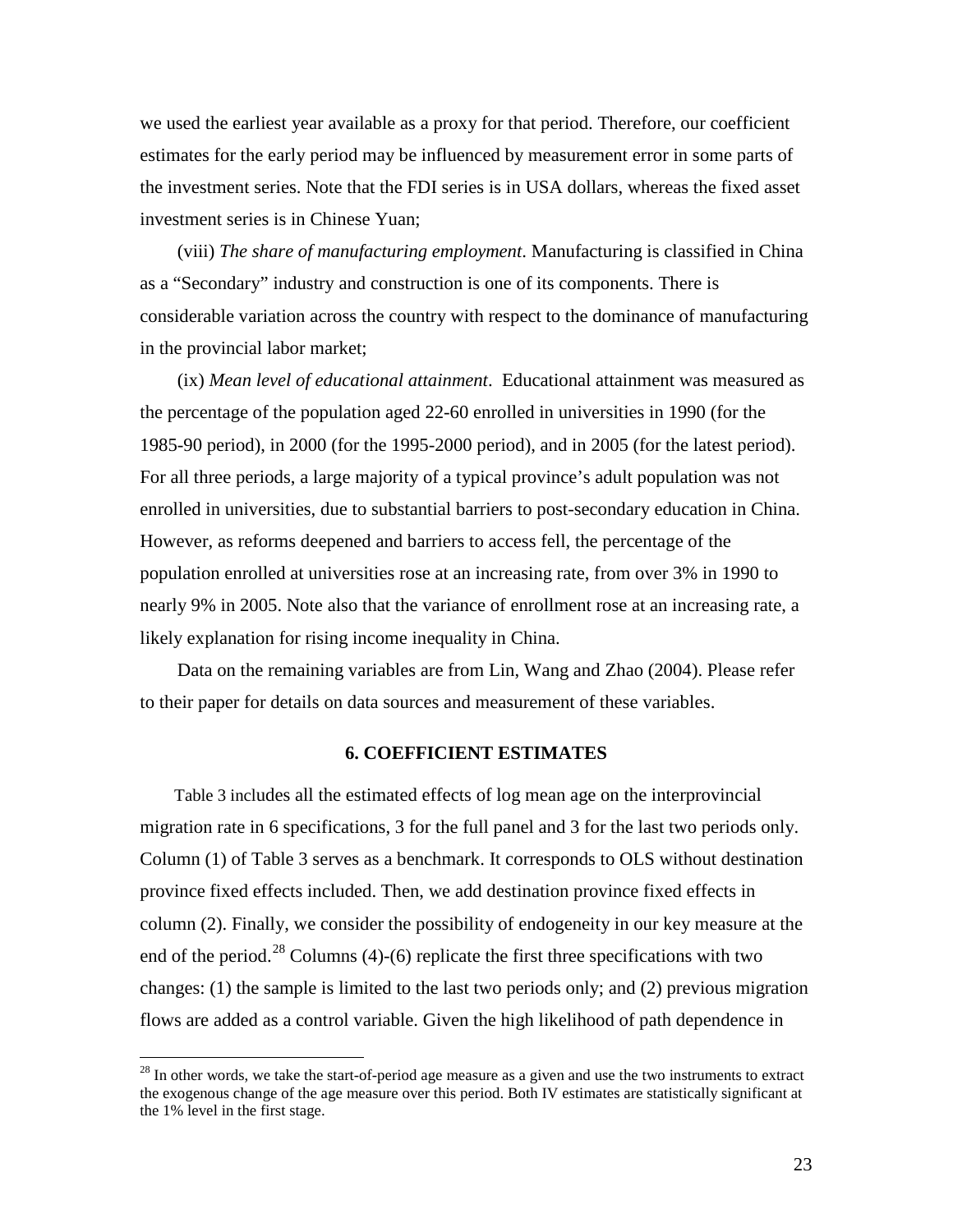migration flows, we consider the 2SLS estimation based on the later 2 periods as more robust. The other specifications serve as robustness checks. Tables 4 and 5 replicate Table 3's design with the key variables changed to youth share and provincial ADR respectively.

#### [INSERT TABLE 3 ABOUT HERE]

From Table 3, we find strong evidence that *ceteris paribus*: (i) interprovincial migration flows are stronger from provinces that have on average *older* populations at the start of the period; and (ii) these flows are also stronger from provinces that have on average younger populations at the end of the period. In other words, aging in the origin province is correlated with less migration, while provinces endowed with relatively mature populations are sending out more migrants in general. Considering that average age increases from around 21 to 27 over our study periods, as well as our micro evidence, these two aspects of the age-migration relationship seem quite intuitive. Recall that our micro data show that it is persons in the 20-30 year old age range that comprise the bulk of migrants.

According to column (6) of Table 3, a one percentage point increase in the end-ofperiod average age of residents in origin province *i* is associated, all other things equal, with a 22% drop in the emigration rate from province *i* to province *j* . Assume for the sake of illustration that the average fraction of *i*'s population migrating to province *j* is 4% per year. Then, the coefficient estimate implies that that, all other things equal, the emigration rate to province *j* will drop to approximately 3.12%, probably due to the aging of the potential migration pool. On the other hand, a one percentage point increase in the start-of-period average age in province *i* will lead to an emigration rate of 4.52%, probably due to the province having a more mature labor endowment.<sup>[29](#page-23-0)</sup> Such a two-sided pattern highlights the nonlinear relationship between age and migration, as discussed both in the theoretical section and the section on preliminary micro evidence. In the long run, we would then expect the migration rate to be decreasing as the population ages.

<span id="page-24-0"></span>The effect of age on migration is quite consistent across the various specifications in Table 3, with the magnitude considerably larger for 2SLS specifications and for the later

<sup>&</sup>lt;sup>29</sup> While not incorporated into our theoretical model, there is also Gallaway's (1969) point that older migrants may find migration more affordable, owing to greater assets.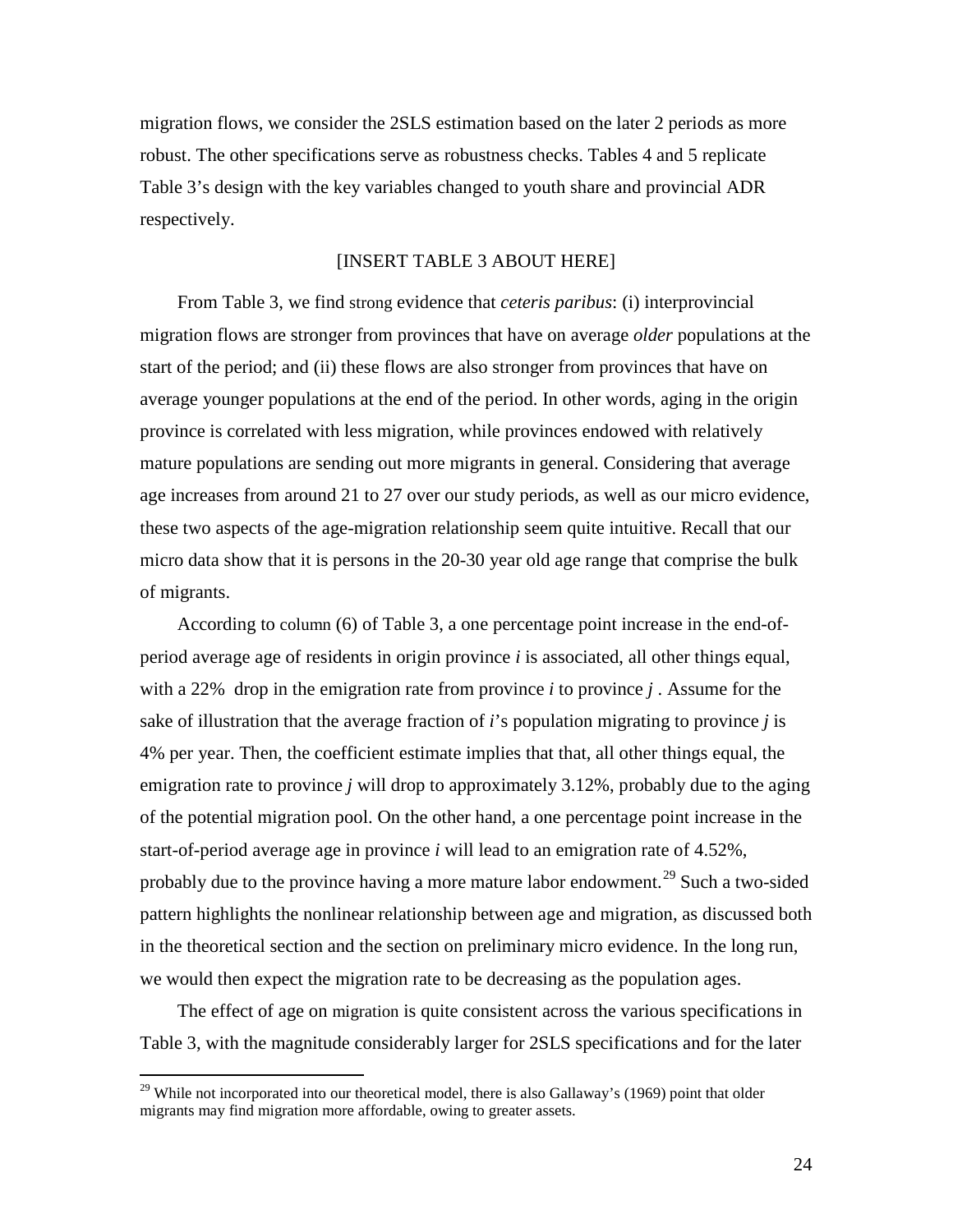2 periods. Table 3 also shows strong path dependence with consistently and significantly positive coefficients for previous migration flows. The estimated coefficients on other variables are in general quite intuitive, although we are reluctant to interpret them as causal, given that the focus of our empirical strategy is on age structure. It is worth noting that the coefficients on the log odds of Hukou status are negative, contrary to our prior assumptions. One possibility could be that the migration decision is less motivated by acquiring Hukou than by other factors. Provinces with larger shares of persons with Hukou status could be less friendly to temporary migrants in terms of labor market opportunities, as they might have greater incentive to protect the employment of local population.

#### [INSERT TABLE 4 ABOUT HERE]

Just as Table 2 shows, the mean age is increasing while the youth share and ADR are decreasing during our study period. Table 4 examines how youth share and migration rate are linked. Again, we include log of youth share at the start of the period together with that at the end of the period. According to column (6), the coefficient implies that a one percentage point decrease in youth share will lead to an 8.4% drop in the migration rate. Assuming the migration rate is 4%, this implies a reduction to 3.67%, *ceteris paribus*. Table 5 examines how ADR affects migration using exactly the same specifications as Table 3 and Table 4. The results are highly consistent across all these three tables.

#### [INSERT TABLE 5 ABOUT HERE]

Our aggregate results are also consistent with the micro data results. All suggest that aging of the population will lead to less migration in the long run. Although, our theoretical section does not predict any monotonic relationship between age and migration, our micro evidence does suggest a highly non-linear relationship between these two variables. Our results suggest that the particular age structure of China is such that aging will lead to decreasing migration, because the population of persons aged 20- 30 will eventually experience a downward trend.

#### **7. CONCLUDING REMARKS**

25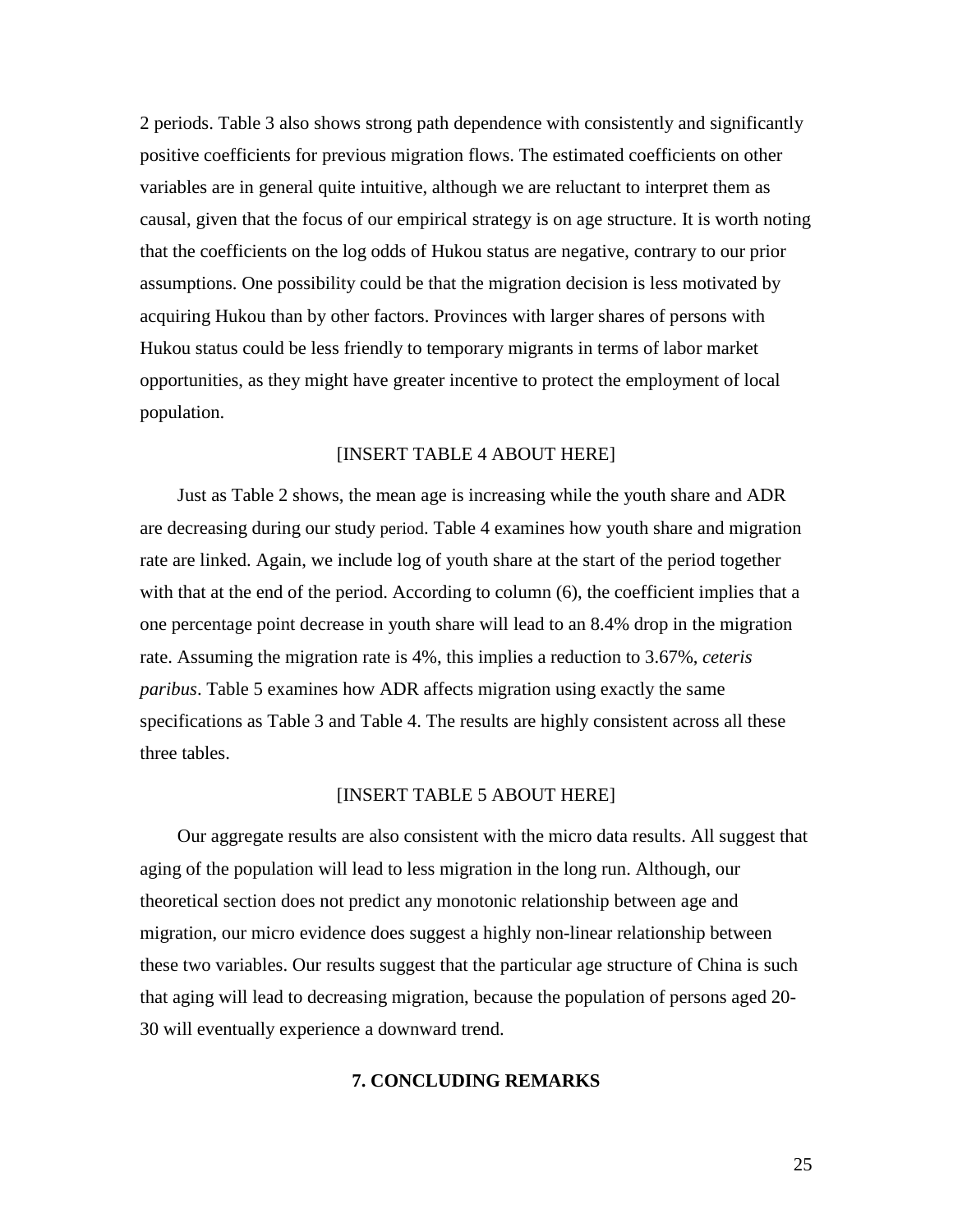We view this study as making two important contributions, one to the literature on migration in China and the other to the Western literature on migration theory. First, we link together two major long term demographic shifts in China – the post-reform surge in internal migration and the shifting of China's age distribution. We find strong evidence that the Great Chinese Internal Migration has been influenced by shifts in the national age distribution. We believe our results for the effects of age distribution are important because they clearly demonstrate that shifts in the age distribution in China are capable of generating often sizeable changes in migration rates.

China's aging appears to have very important implications for labor mobility. This is compounded by the fact that China's labor force is expected to shrink starting around 2015-16, as those that entered the labor force at the introduction of the one-child policy are slated to retire *en masse* and will be replaced by a much smaller group of new entrants*.* The industrial base that has concentrated on the eastern coastal provinces will be under extra pressure, as the migrant workers they have become reliant upon will start to dwindle. This is why, for example, the World's largest electronic components manufacturer, Foxconn, has left its home base of Longhua, Shenshen (across from Hong Kong), where it employs up to 430,000 workers, to build plants in Zhenzhou, Henen (China's most populous province), employing 120,000 workers and in Chengdu, Szechuan (China's second most populous province). Clearly, if our long run projection of the decline in migrant flows as the population ages is correct, a geographic reshuffling of China's industrial facilities will be in her future, which will have major public policy implications, e.g. implications for taxation, infrastructure, and urban planning. Though beyond the scope of this study, this implication cannot be ignored and research into this aspect is most certainly warranted.

The second contribution of the paper, which is important for both the case of China and the Western migration literature at large, is that we analyzed the theoretical relationship between migrant age and the net benefits of migration. With the exception of Lundborg (1991), who did derive some testable implications for age in his migration model, we believe our study goes the farthest in examining how age affects the expected benefits and costs of relocation. We contend that the traditional Becker (1964) view that younger migrants always have a higher likelihood of moving is just one set of important,

26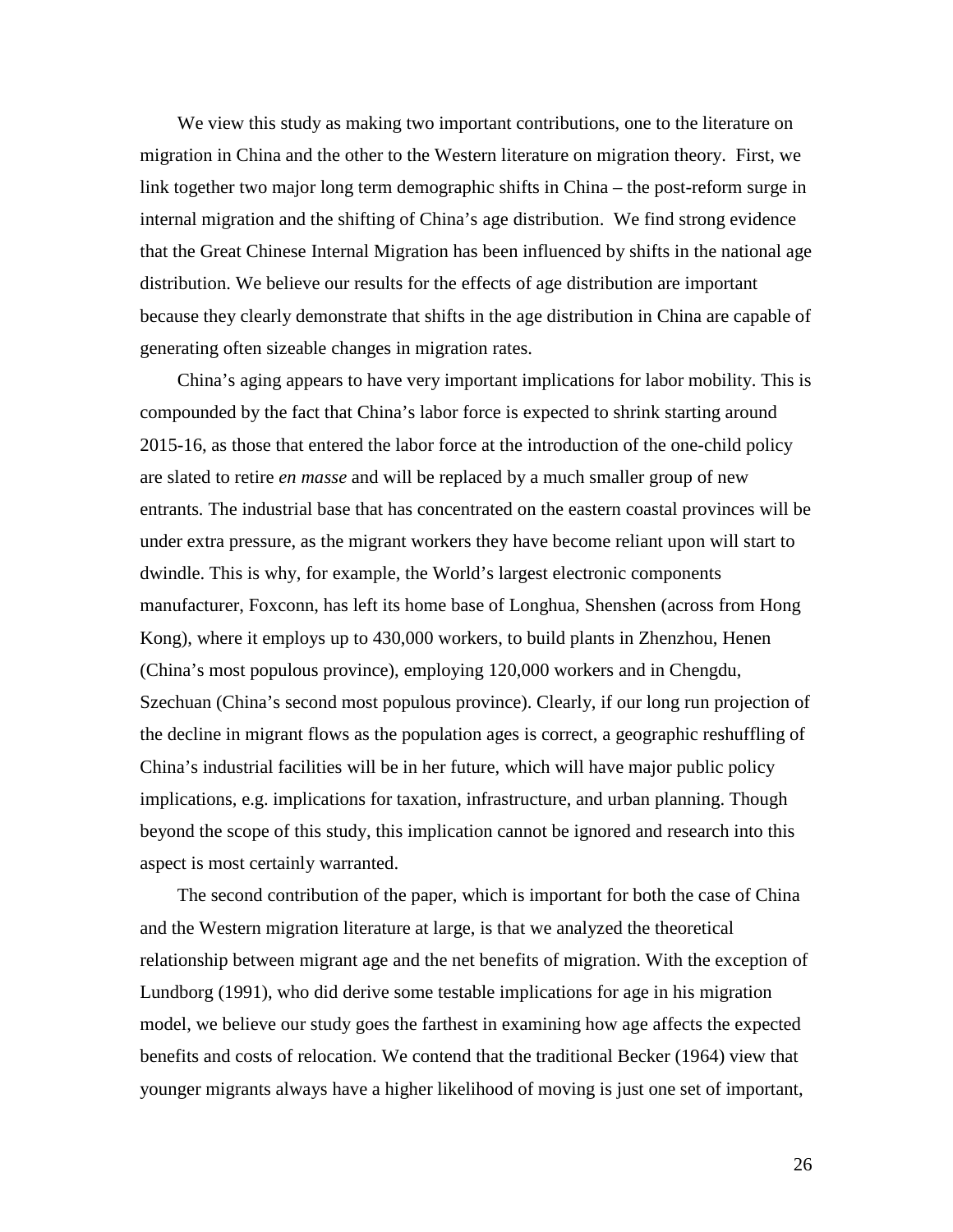conflicting explanations. We argue that it is important to also consider the effects of age on psychic costs, out-of-pocket costs, the loss of specific assets, and spatial differences in the returns to different types of human capital. Furthermore, for the China case one must also consider the effects of age on the endowment of general human capital. Our model demonstrated that when one blends all these explanations together, it is not generally true that older migrants have a lower propensity to migrate. This may explain the diversity of results for the age variable across both Western and Chinese studies.

We recommend that the next steps in this research are: (1) to apply the theoretical model to Western cases of internal migration; (2) test the model on micro data from carefully designed household surveys in different regions and in different policy environments; and (3) use the results obtained from estimating our migration equations to carefully construct a model and test of age distribution with the ultimate goal of testing a general equilibrium theory of migration and age distribution. Furthermore, as new waves of census data become available in China, studies of structural change in migration, particularly as it relates to aging, will become more feasible.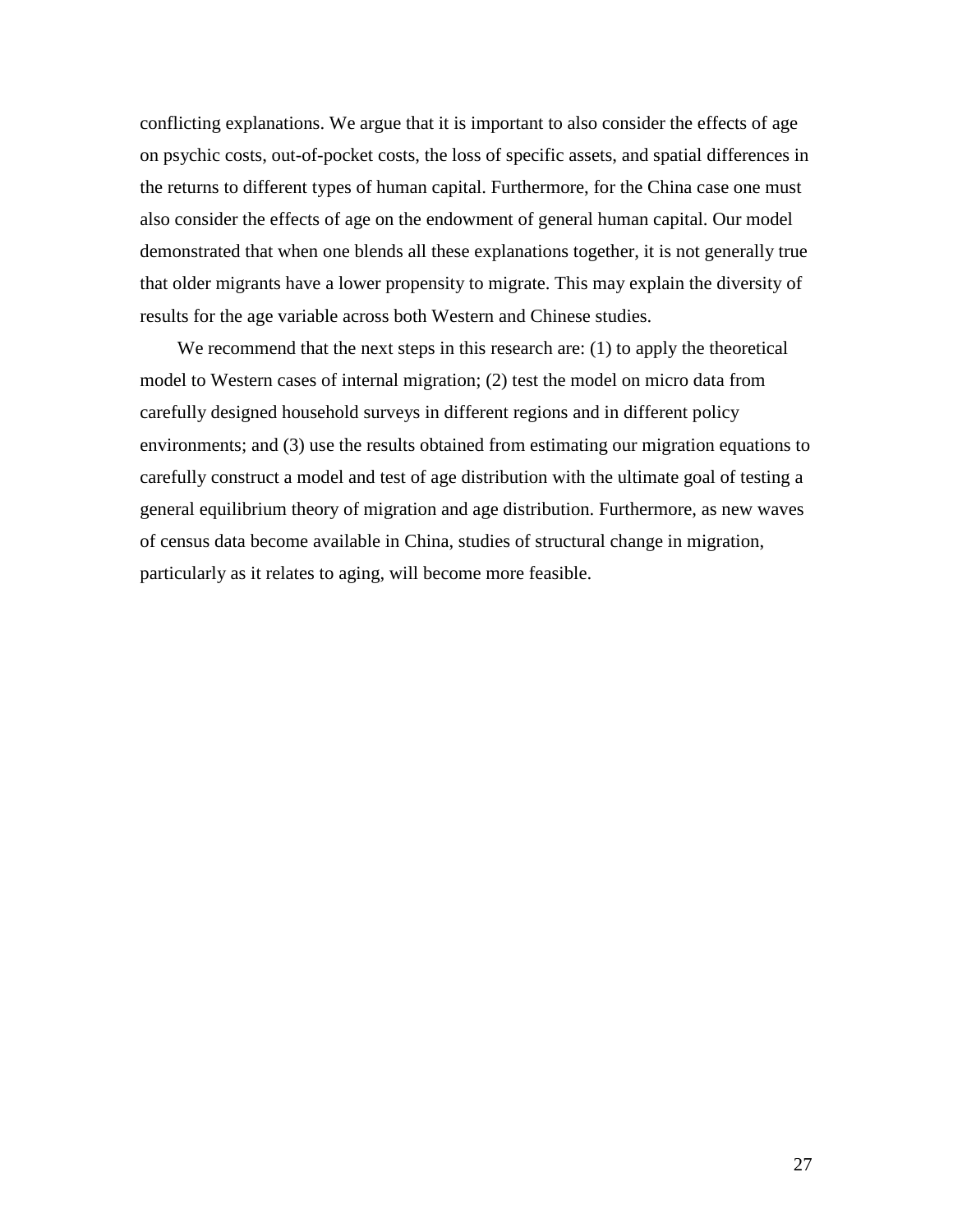#### **REFERENCES**

- Bao, S., Bodvarsson, Ö., Hou, J., & Y. Zhao (2008a). The Deregulation of People Flows in China: Did the Structure of Migration Change? *The Indian Journal of Labour Economics*, 51, 587-602.
- Bao, S., Bodvarsson, Ö., Hou, J., & Y. Zhao (2008b). Migration in China During 1985- 2000: The Effects of Past Migration, Investments and Deregulation. *The Chinese Economy,* 42, 7-28.
- Bao, S., Bodvarsson, Ö, Hou, J., & Y. Zhao (2011). The Regulation of Migration in a Transition Economy: China's Hukou System. *Contemporary Economic Policy*, 29, 564-79.
- Bao, S., Hou, J., & Shi, A. (2006). Migration and Regional Development in China. In S. Bao, S. Lin and C. Zhao (Eds.), *Chinese Economy after WTO Accession*. Aldershot, UK: Ashgate.
- Becker, G. (1964). *Human Capital: A Theoretical and Empirical Analysis.* New York: Columbia University Press.
- Borjas G. (1987). Self-Selection and the Earnings of Immigrants. *American Economic Review*, 77, 531-53.
- Bowles, S. (1970). Migration as Investment: Empirical Tests of the Human Investment Approach to Geographical Mobility. *Review of Economics and Statistics*, 52, 356- 62.
- Chen, A., & Coulson, N.E. (2002). Determinants of Urban Migration: Evidence from Chinese Cities. *Urban Studies*, 39, 2189-97.
- Clark, X., Hatton, T., & Williamson, J. (2007). Explaining U.S. Immigration, 1971-1998. *Review of Economics and Statistics*, 89, 359-73.
- David, P.A. (1974). Fortune, Risk and the Micro-Economics of Migration. In P.A. David and M.W. Reder (Eds.), *Nations and Households in Economic Growth*. New York, NY: Academic Press.
- Fan, C.C. (2005). Modeling Interprovincial Migration in China, 1985-2000. *Eurasian Geography and Economics* 46, 165-84.
- Gallaway, L. (1969). Age and Labor Mobility Patterns. *Southern Economic Journal*, 36, 171-80.
- Goodkind, D., & West, L.A. (2002). China's Floating Population: Definitions, Data and Recent Findings. *Urban Studies,* 39, 2237-50.
- Goss, Ed., & C. Paul (1986). Age and Work Experience in the Decision to Migrate. *Journal of Human Resources*, 21, 397-405.
- Greenwood, M.J. (1969). An Analysis of the Determinants of Geographic Mobility in the United States. *Review of Economics and Statistics,* 51,189-94.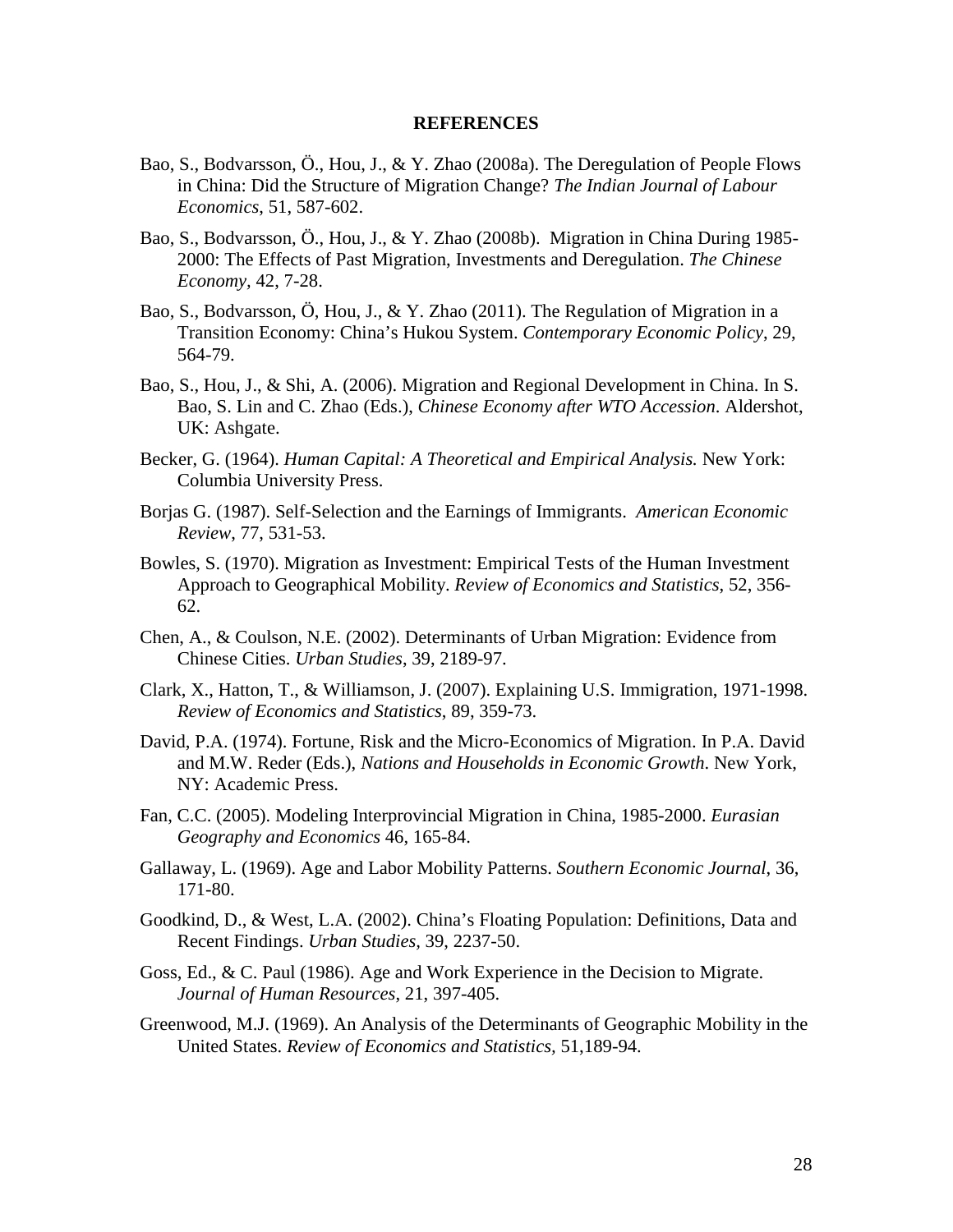- Hare, D. (1999). 'Push' versus 'Pull' Factors in Migration Outflows and Returns: Determinants of Migration Status and Spell Duration Among China's Rural Population. *Journal of Development Studies*, 35, 45-72.
- Li, H., & Zahniser, S. (2002). The Determinants of Temporary Rural-to-Urban Migration in China. *Urban Studies*, 39, 2219-35.
- Liang, Z. (2001). The Age of Migration in China. *Population and Development Review*, 27, 499-524.
- Liang, Z., Chen, Y.P., & Gu, Y. (2002). Rural Industrialisation and Internal Migration in China. *Urban Studies,* 39, 2175-87.
- Liang, Z., & White, M.J. (1996). Internal Migration in China, 1950-88. *Demography*, 33, 375-84.
- Liang, Z., & White, M.J. (1997). Market Transition, Government Policies, and Interprovincial Migration in China: 1983-1988. *Economic Development and Cultural Change*, 45, 321-39.
- Lin, J., Wang, G., & Zhao, Y. (2004). Regional Inequality and Labor Transfers in China. *Economic Development and Cultural Change*, 52, 587-603.
- Lundborg, P. (1991). An Interpretation of the Effects of Age on Migration: Nordic Migrants' Choice of Settlement in Sweden. *Southern Economic Journal*, 58, 392- 405.
- Ma, Z., & Liaw, K. (1997). Explaining Hierarchical and Interprovincial Migrations of Chinese Young Adults by Personal Factors and Place Attributes: A Nested Logit Analysis. *Mathematical Population Studies*, 6, 217-39.
- Naskoteen, R.A., & Zimmer, M. (1980). Migration and Income: The Question of Self-Selection. *Southern Economic Journal*, 46, 840-51.
- Navratil, F., & J. Doyle (1977). The Socioeconomic Determinants of Migration and the Level of Aggregation. *Southern Economic Journal*, 43, 1547-59.
- Poncet, S. (2006). Provincial Migration Dynamics in China: Borders, Costs and Economic Motivations. *Regional Science and Urban Economics*, 36, 385-98.
- Roy, A. (1951). Some Thoughts on the Distribution of Earnings. *Oxford Economic Papers*, 3, 135-46.
- Schwarz, A. (1976). Migration, Age, and Education. *Journal of Political Economy*, 84, 701-19.
- Schlottmann, A., & H. Herzog (1981). Employment Status and the Decision to Migrate. *Review of Economics and Statistics*, 63, 590-98.
- Schlottmann, A., & H. Herzog (1984). Career and Geographic Mobility Interactions: Implications for the Age Selectivity of Migration. *Journal of Human Resources*, 19, 72-86.
- Shi, A., & Bao, S. (2007). Migration, Education and Rural Development: Evidence from China 2000 Population Census Data. *Journal of Chinese Economic and Business Studies*, 5, 163-77.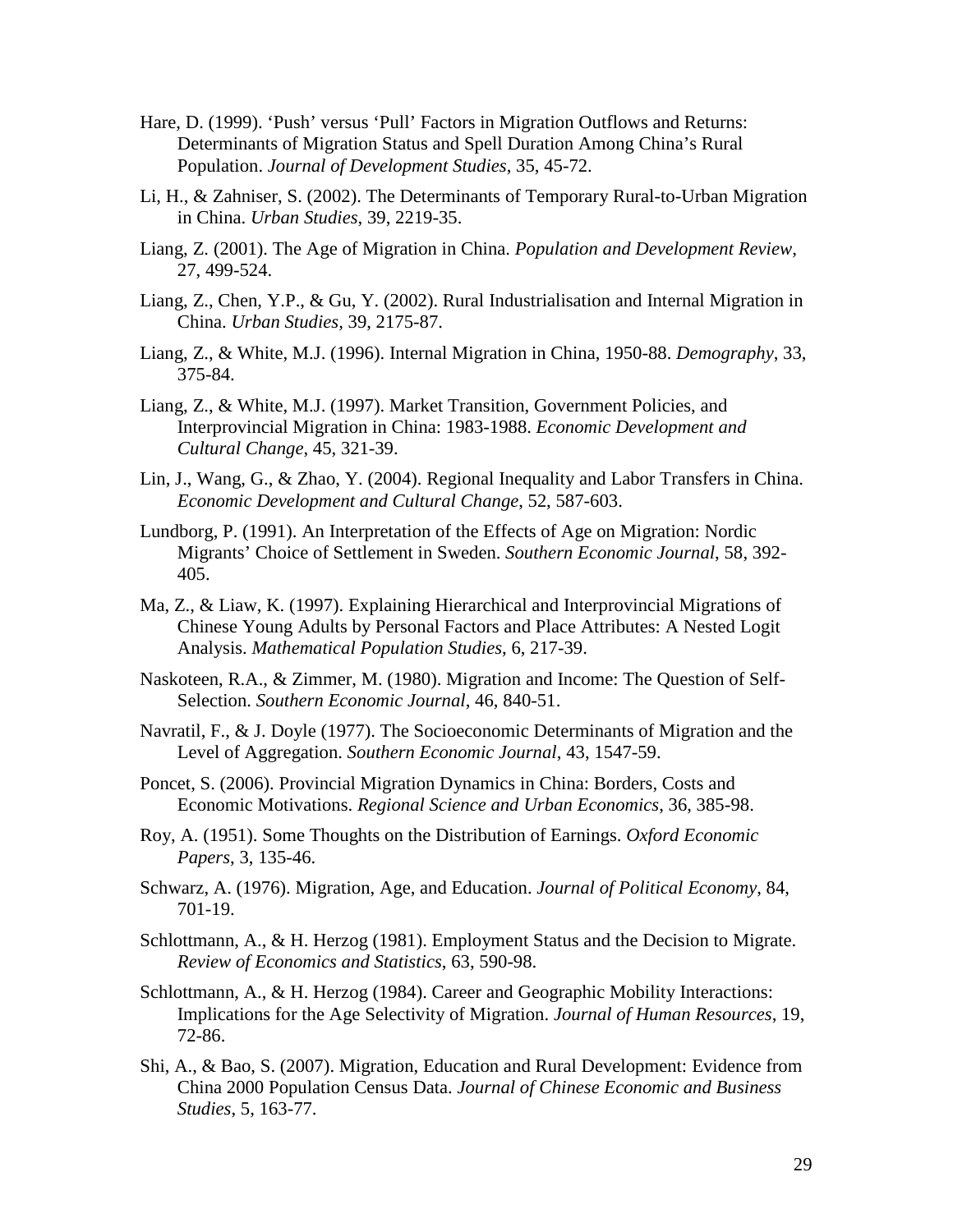- Shi, X., Heering, N., & Futian, Q. (2007). Choices Between Different Off-farm Employment Sub-categories: An Empirical Analysis for Jiangxi Province, China. *China Economic Review*, 18, 438-55.
- Wu, Z. (2008). Self-selection and Earnings of Migrants: Evidence from Rural China. *Discussion Papers in Economics and Business from Osaka University,* No. 08-24.
- Zhao, Y. (1997). Labor Migration and Returns to Rural Education in China. *American Journal of Agricultural Economics*, 79, 1278-87.
- Zhao, Y. (1999a). Labor Migration and Earnings Differences: The Case of Rural China. *Economic Development and Cultural Change*, 47, 767-82.
- Zhao, Y. (1999b). Leaving the Countryside: Rural-to-Urban Migration Decisions in China. *American Economic Review,* 89, 281-86.
- Zhao, Y. (2002). Causes and Consequences of Return Migration: Recent Evidence from China. *Journal of Comparative Economics*, 30, 376-94.
- Zhao, Y. (2003). The Role of Migrant Networks in Labor Migration: The Case of China. *Contemporary Economic Policy*, 21, 500-11.
- Zhu (2002). The Impact of Income Gaps on Migration Decisions in China. *China Economic Review*, 13, 213-30.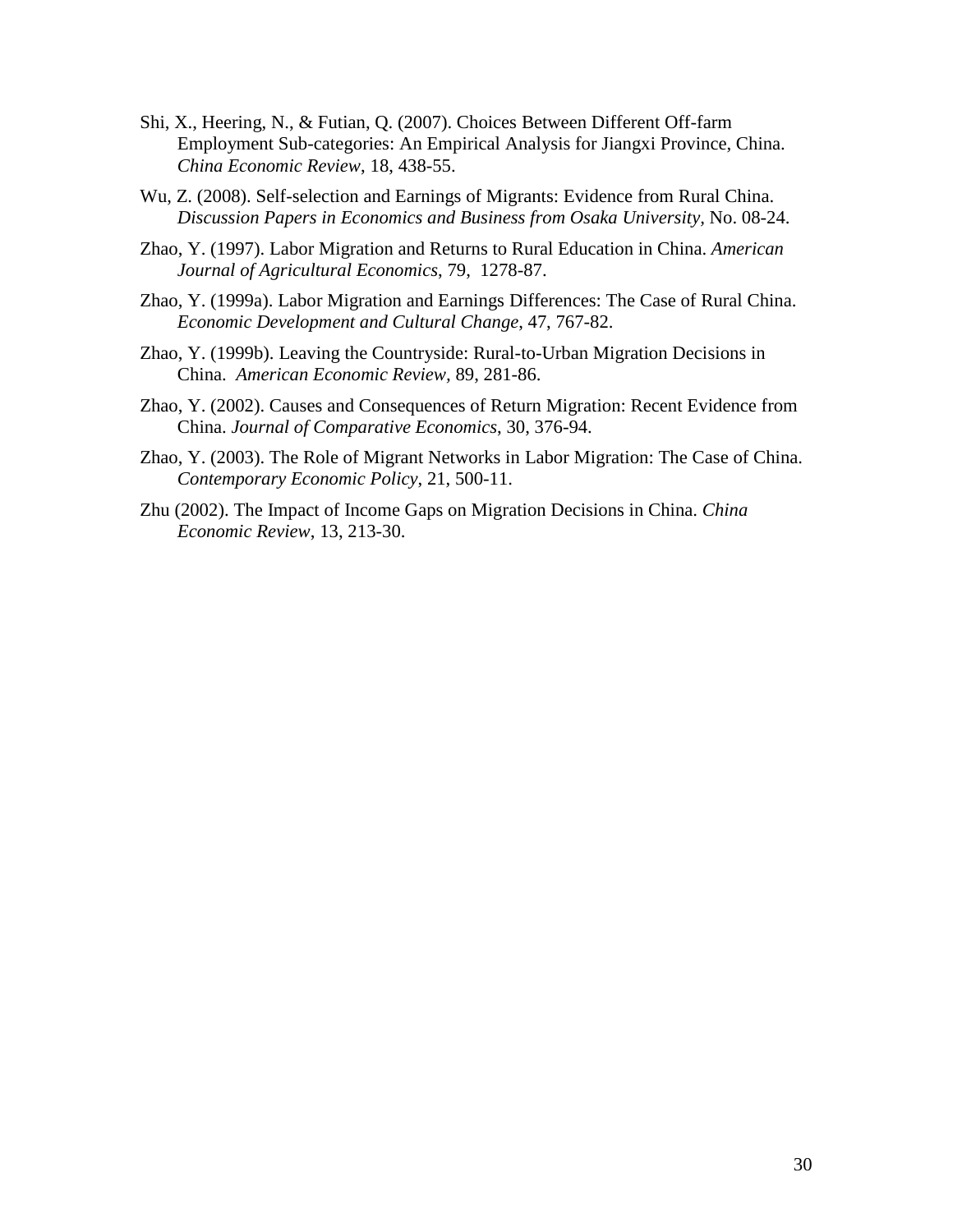**Figure1. Age Distribution and Migration Likelihood for Rural Population**



Note: The data set used is the micro 2005 1% census data of China. Individuals with rural Hukou, aged 15-65, healthy, not currently in school, and with education levels below or equal to high school, are included here. Individuals with a high school education but younger than 18 years of age are dropped. Migrants are those currently not living in the Hukou registration area, the type 2 and 3 individuals in the census.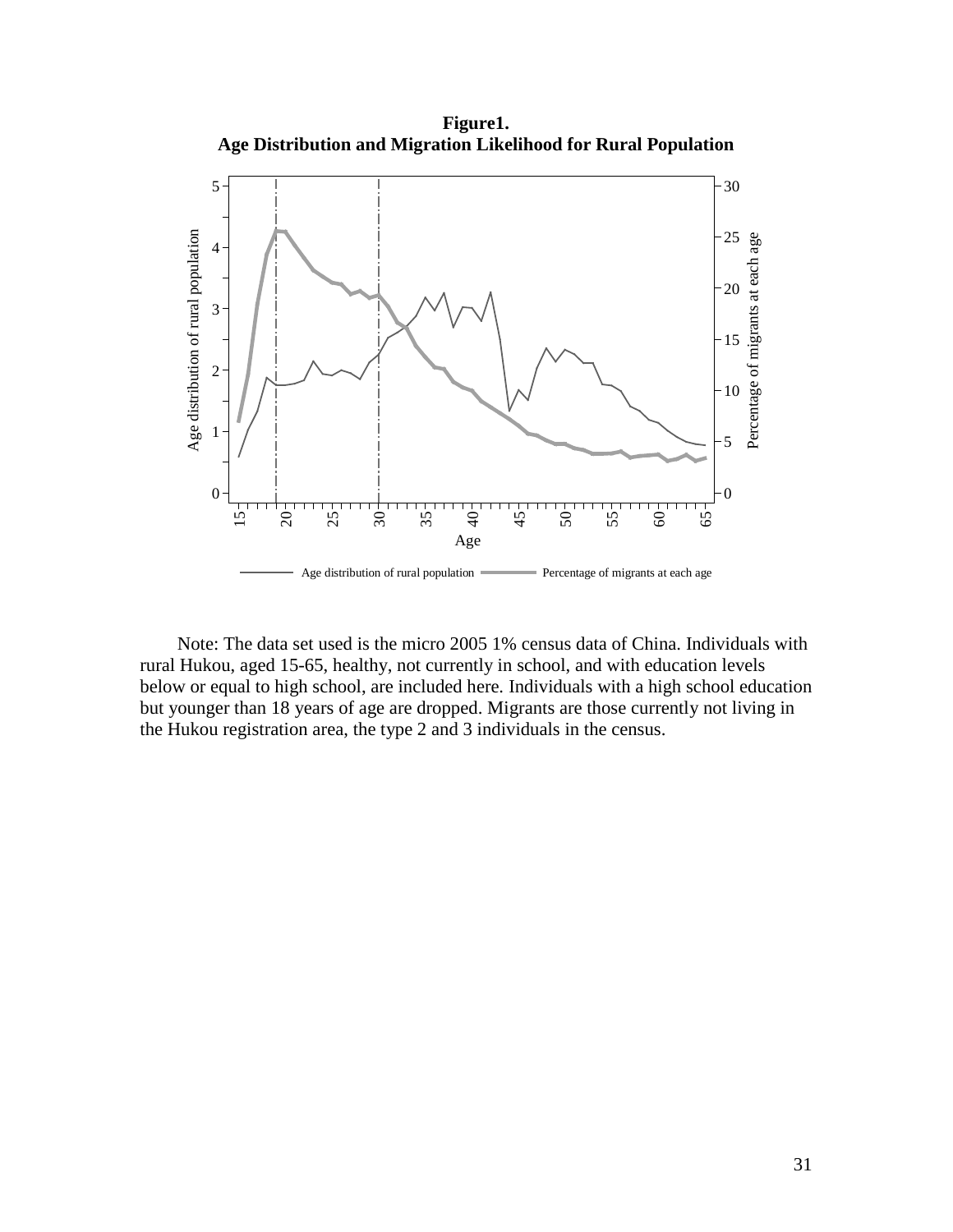#### **Table 1. Effect of Age on Migration for Rural Hukou, Linear Probability Model**

|                                                       | (1)          | (2)          | (3)          | (4)          |  |  |  |  |
|-------------------------------------------------------|--------------|--------------|--------------|--------------|--|--|--|--|
| Age <sub>1</sub> (when $15 \leq age \leq 19$ )        | $0.0450***$  | $0.0405***$  | $0.0415***$  | $0.0372***$  |  |  |  |  |
|                                                       | (0.0019)     | (0.0018)     | (0.0019)     | (0.0017)     |  |  |  |  |
| Age <sub>2</sub> (when $19 <$ age $\leq$ 30)          | $0.0049***$  | $0.0048***$  | $0.0048***$  | $-0.0002$    |  |  |  |  |
|                                                       | (0.0003)     | (0.0003)     | (0.0003)     | (0.0005)     |  |  |  |  |
| Age <sub>3</sub> (when $30 <$ age $\leq 65$ )         | $-0.0102***$ | $-0.0094***$ | $-0.0076***$ | $-0.0049***$ |  |  |  |  |
|                                                       | (0.0006)     | (0.0005)     | (0.0005)     | (0.0005)     |  |  |  |  |
| Education (the default group is junior middle school) |              |              |              |              |  |  |  |  |
|                                                       |              | $-0.0160***$ | $-0.0189***$ | $-0.0198***$ |  |  |  |  |
| never attended                                        |              | (0.0033)     | (0.0034)     | (0.0034)     |  |  |  |  |
| elementary school                                     |              | $-0.0311***$ | $-0.0320***$ | $-0.0312***$ |  |  |  |  |
|                                                       |              | (0.0023)     | (0.0022)     | (0.0022)     |  |  |  |  |
| high school                                           | --           | $-0.0287***$ | $-0.0299***$ | $-0.0305***$ |  |  |  |  |
|                                                       |              | (0.0023)     | (0.0022)     | (0.0022)     |  |  |  |  |
| Other demographics                                    |              |              |              |              |  |  |  |  |
|                                                       | $-$          |              | $0.0098***$  | $0.0088***$  |  |  |  |  |
| Female                                                |              |              | (0.0015)     | (0.0015)     |  |  |  |  |
|                                                       |              |              | $-0.0415***$ | $-0.0427***$ |  |  |  |  |
| Minority                                              |              |              | (0.0053)     | (0.0052)     |  |  |  |  |
| Single                                                |              |              | $-0.0415***$ | $-0.0423***$ |  |  |  |  |
|                                                       |              |              | (0.0053)     | (0.0052)     |  |  |  |  |
| Number of Siblings                                    |              |              |              |              |  |  |  |  |
|                                                       | --           | --           |              | $-0.0218***$ |  |  |  |  |
| no brothers                                           |              |              |              | (0.0034)     |  |  |  |  |
| no sisters                                            |              |              |              | $-0.0039$    |  |  |  |  |
|                                                       |              |              |              | (0.0031)     |  |  |  |  |
| $#$ of brothers                                       | $-$          |              | --           | $0.0101***$  |  |  |  |  |
|                                                       |              |              |              | (0.0025)     |  |  |  |  |
|                                                       | $-$          | $-$          | $-$          | $0.0046***$  |  |  |  |  |
| # of sisters                                          |              |              |              | (0.0018)     |  |  |  |  |
| Adjusted R2                                           | 0.0778       | 0.0846       | 0.0858       | 0.0871       |  |  |  |  |

#### Dependent Variable: Whether migrate

Note: The data set used is the micro 2005 1% census data of China. The dependent variable is the dummy for migration defined as currently not living in the Hukou registration area, in other words, the type 2 and 3 individuals in the census. Individuals with rural Hukou, aged 15-65, healthy, not currently in school, and with education levels below or equal to high school are included here. Individuals with high school educations but younger than 18 are dropped. The number of observations is 1,149,090 for all four specifications. The impacts of age on migration are captured here using  $Age_1, Age_2$  and  $Age_3$  for the age ranges [15,19], (19,30] and (30,65], respectively. The detailed specification is discussed in the text. All specifications also consider Hukou registration areas' fixed effects. Specification (4) also includes a dummy for missing information on number of siblings. Standard errors are clustered by 345 Hukou registration areas. \*, \*\*, \*\*\* refers to significant at 10%, 5% and 1% levels, respectively.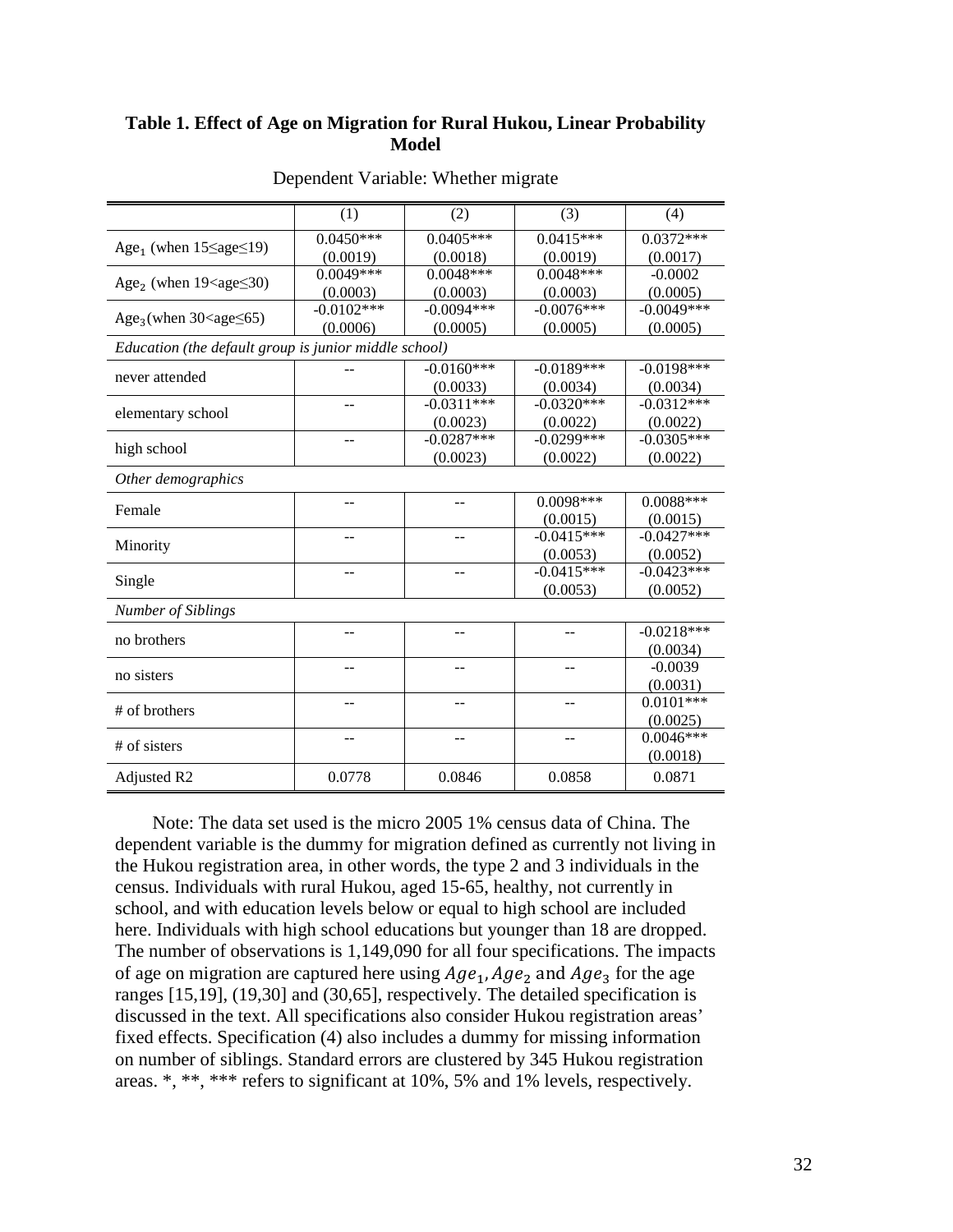|                                                                                                         | 1985-1990 |        | 1995-2000    |        | 2000-2005 |         |
|---------------------------------------------------------------------------------------------------------|-----------|--------|--------------|--------|-----------|---------|
| # of observations                                                                                       | 765       |        | 810          |        | 808       |         |
| Variable                                                                                                | Mean      | s.d.   | Mean         | s.d.   | Mean      | s.d.    |
| Migration rate $(\%)$ <sup>30</sup>                                                                     | 3.77      | 6.98   | 3.51         | 7.16   | 3.59      | 7.32    |
| Start year mean provincial age                                                                          | 20.84     | 1.81   | 23.60        | 1.69   | 25.04     | 1.81    |
| End year mean provincial age                                                                            | 22.42     | 1.75   | 25.04        | 1.81   | 26.98     | 1.98    |
| Start year youth share $(\%)$ <sup>31</sup>                                                             | 29.55     | 2.26   | 26.52        | 2.97   | 25.83     | 2.29    |
| End year youth share $(\%)$                                                                             | 30.83     | 2.44   | 25.83        | 2.29   | 21.76     | 2.81    |
| Start year ADR $(\%)$ <sup>32</sup>                                                                     | 62.66     | 11.48  | 49.92        | 7.07   | 42.55     | 6.85    |
| End year ADR (%)                                                                                        | 50.07     | 7.32   | 42.55        | 6.85   | 39.66     | 7.88    |
| Migration flows 10 years<br>earlier ('0000) <sup>33</sup>                                               |           |        | 135.14       | 343.93 | 121.81    | 353.18  |
| Mean annual % of households<br>with <i>Hukou</i> status during<br>1980-84                               | 98.40     | 1.41   | 90.39        | 5.40   | 88.61     | 6.68    |
| Railway distance between<br>capital cities (kilometers)                                                 | 1,902     | 1,002  | 1,963        | 1,027  | 1,959     | 1,025   |
| Real annual per capita income<br>$(Yuan)^{3435}$                                                        | 510.95    | 183.11 | 1,963        | 1,027  | 5091.80   | 2617.52 |
| Unemployment rate (%)                                                                                   | 1.18      | 0.70   | 5.90         | 3.54   | 3.13      | 1.50    |
| Minority population share (%)                                                                           | 11.91     | 15.89  | 14.09        | 5.08   | 13.08     | 16.63   |
| Doctors per 10,000 persons                                                                              | 5.40      | 2.33   | 12.57        | 16.18  | 6.54      | 3.26    |
| Real Mean Annual FDI Per<br>Capita during previous 5 years<br>$(Yuan)^{335}$                            | 2,757     | 6,985  | 55,247       | 93,960 | 145,620   | 231,548 |
| Real Mean Annual Fixed<br>Asset Investment (FAI) Per<br>Capita during previous 5 years<br>$(Yuan)^{36}$ | 43.74     | 22.41  | 306.92       | 235.60 | 849.57    | 635.37  |
| % of adult population enrolled<br>in universities                                                       | 3.05      | 3.01   | 1,063.0<br>6 | 440.21 | 8.77      | 4.89    |
| Manufacturing share of<br>employment (%)                                                                | 24.44     | 12.09  | 4.40         | 2.41   | 22.64     | 9.83    |
| Urban share of population (%)                                                                           | 31.03     | 16.17  | 22.61        | 9.83   | 40.04     | 18.43   |
| Mean yearly temperature<br>(Celsius)                                                                    | 14.04     | 4.99   | 40.05        | 18.41  | 14.13     | 5.26    |

### **Table 2. Summary Statistics**

 $30$  Here, a migrant is defined as someone who has moved from another town or township and has lived there for between one and five years.<br> $31$  This is defined as the percentage of population aged 15-29.

<span id="page-33-1"></span><span id="page-33-0"></span><sup>&</sup>lt;sup>31</sup> This is defined as the percentage of population aged 15-29.<br><sup>32</sup> ADR refers to age dependency ratio, the ratio of (1) number of individuals age less or equal to 14 or more or equal to 65 to (2) number of individuals age 15 to 64.

<span id="page-33-3"></span>

<span id="page-33-2"></span> $\frac{33}{34}$  Computed for the periods of 1985-90 and 1995-2000, respectively.<br><sup>34</sup> Computed using average annual income and average annual CPI for 1989, 1999 and 2000-05, respectively.

<span id="page-33-5"></span><span id="page-33-4"></span><sup>&</sup>lt;sup>35</sup> Computed for the periods of 1985-90 and 1995-2000, respectively.<br><sup>36</sup> Computed using average annual FDI, FAI and CPI for the periods of 1980-84, 1990-94, 1995-99, respectively.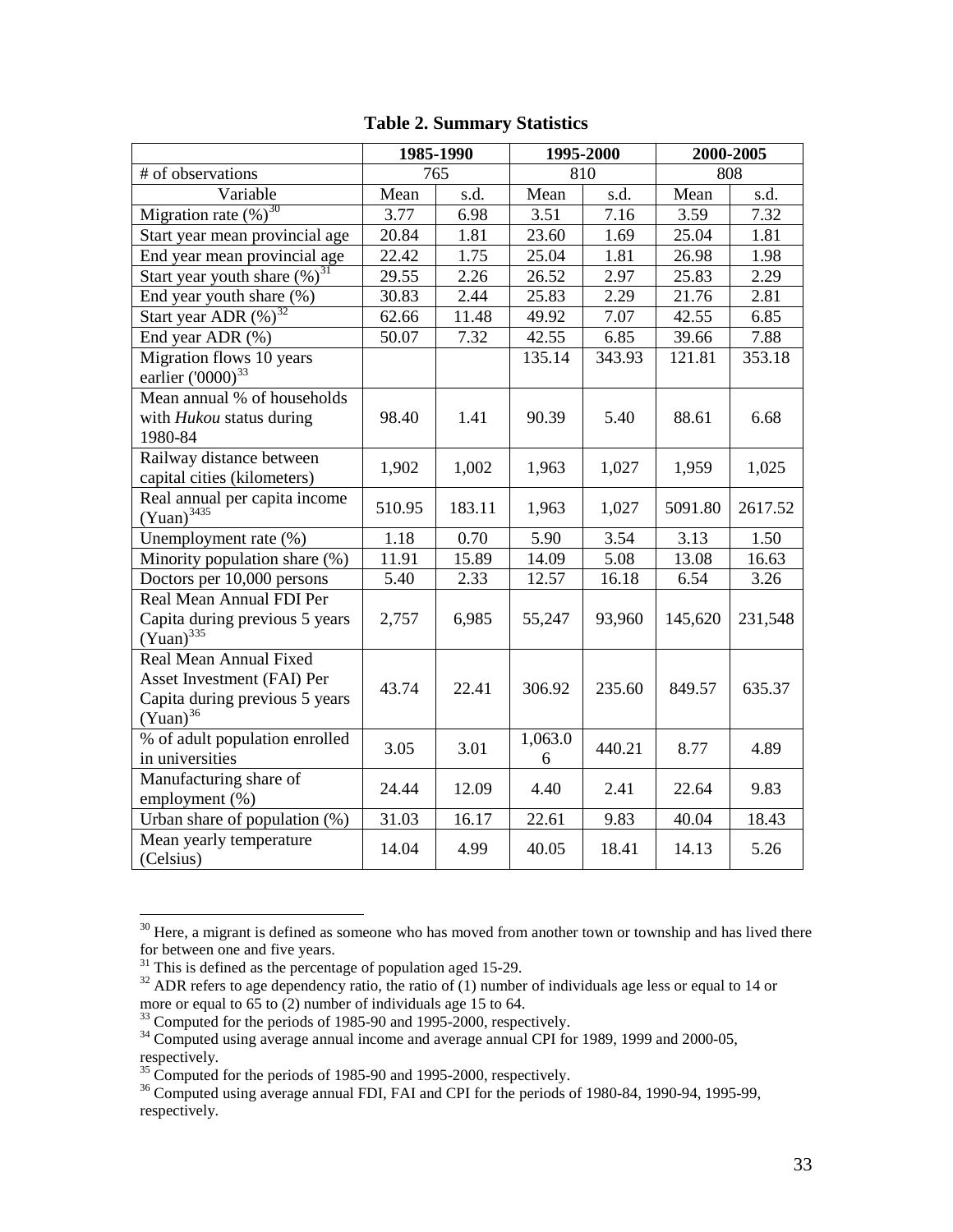|                                                     |                                | Full Sample |              | Later 2 Periods       |             |              |  |
|-----------------------------------------------------|--------------------------------|-------------|--------------|-----------------------|-------------|--------------|--|
|                                                     | 1985-90, 1995-2000 and 2000-05 |             |              | 1995-2000 and 2000-05 |             |              |  |
|                                                     | (1)                            | (2)         | (3)          | (4)                   | (5)         | (6)          |  |
|                                                     | <b>OLS</b>                     | <b>OLS</b>  | 2SLS         | <b>OLS</b>            | <b>OLS</b>  | 2SLS         |  |
| log(mean age at the start of                        | 3.814***                       | 2.203***    | 6.968**      | 1.891***              | $0.944*$    | 13.353***    |  |
| period)                                             | (0.820)                        | (0.384)     | (2.881)      | (0.592)               | (0.530)     | (2.580)      |  |
| log(mean age at the end of                          | $-2.921***$                    | $-4.355***$ | $-10.015***$ | $-5.278***$           | $-7.080***$ | $-21.951***$ |  |
| period)                                             | (0.826)                        | (0.548)     | (3.698)      | (0.763)               | (0.653)     | (2.985)      |  |
| $Log(\# of migration flows from$                    |                                |             |              | $0.496***$            | $0.432***$  | $0.449***$   |  |
| origin to destination province<br>10 years earlier) |                                |             |              | (0.035)               | (0.035)     | (0.035)      |  |
|                                                     | $-7.993***$                    | $-4.739***$ | $-4.686***$  | $-7.476***$           | $-6.989**$  | $-6.564**$   |  |
| log(Odds of Hukou)                                  | (1.554)                        | (1.300)     | (1.364)      | (1.296)               | (2.669)     | (2.643)      |  |
| log(Railroad distance in                            | $-0.885***$                    | $-1.143***$ | $-1.189***$  | $-0.487***$           | $-0.644***$ | $-0.760***$  |  |
| kilometers)                                         | (0.127)                        | (0.072)     | (0.071)      | (0.064)               | (0.063)     | (0.063)      |  |
| log(Odds of job in dest.)                           | 10.097**                       | 2.911       | 3.383        | $-0.761$              | 7.284       | 8.064        |  |
|                                                     | (3.690)                        | (3.977)     | (3.840)      | (4.456)               | (8.152)     | (7.933)      |  |
| log(Odds of job in origin)                          | $-4.004*$                      | $-0.410$    | $-0.599$     | $-5.180***$           | 1.645       | 0.175        |  |
|                                                     | (2.128)                        | (1.133)     | (1.144)      | (1.757)               | (1.316)     | (1.212)      |  |
| log(Dest./orig. income)                             | $-0.385$                       | $-0.963***$ | $-0.963***$  | $-0.682***$           | $-0.582**$  | $-0.576**$   |  |
|                                                     | (0.246)                        | (0.212)     | (0.210)      | (0.219)               | (0.243)     | (0.226)      |  |
| Dummy = $1$ if flow to                              | $0.790***$                     | $0.559***$  | $0.514***$   | 0.124                 | 0.095       | $-0.046$     |  |
| adjacent province                                   | (0.171)                        | (0.157)     | (0.165)      | (0.097)               | (0.097)     | (0.104)      |  |
| Destination province fixed<br>effect                | N <sub>0</sub>                 | Yes         | Yes          | N <sub>o</sub>        | Yes         | Yes          |  |
| Observations                                        | 2,383                          | 2,383       | 2,383        | 1,535                 | 1,535       | 1,535        |  |
| R-square                                            | 0.508                          | 0.654       | 0.645        | 0.711                 | 0.776       | 0.709        |  |

**Table 3. Effects of Log Mean Age on Interprovincial Migration Rate**

Note: The dependent variable is the log of gross interprovincial migration rate. In all specifications, period fixed effects are accounted for, and log ratio of real FDI per capita in the destination province to real FDI per capita in the origin province, log ratio of real domestic fixed asset investment per capita in the destination province to real domestic fixed asset investment in the origin province, log percentages of population enrolled in the origin province's universities, log percentages of population enrolled in the destination province's university, log ratio of the share of manufacturing employment in the destination province to the share of manufacturing employment in the origin province, log ratio of the urban share of the destination province's population to the urban share of the origin province's population, log ratio of the destination province's minority population share to the origin province's minority population share, log ratio of mean annual temperature in the capital city of the destination province to the mean annual temperature in the capital city of the origin province, are also included as control variables. The 2SLS specifications used in (3) and (6) used the number of doctors per 10,000 persons in the origin province and the share of minority (non-Han) population in the origin province as instruments. Standard errors are in parentheses, clustered by destination provinces. \*\*\*  $p<0.01$ , \*\*  $p<0.05$ , \*  $p<0.1$ .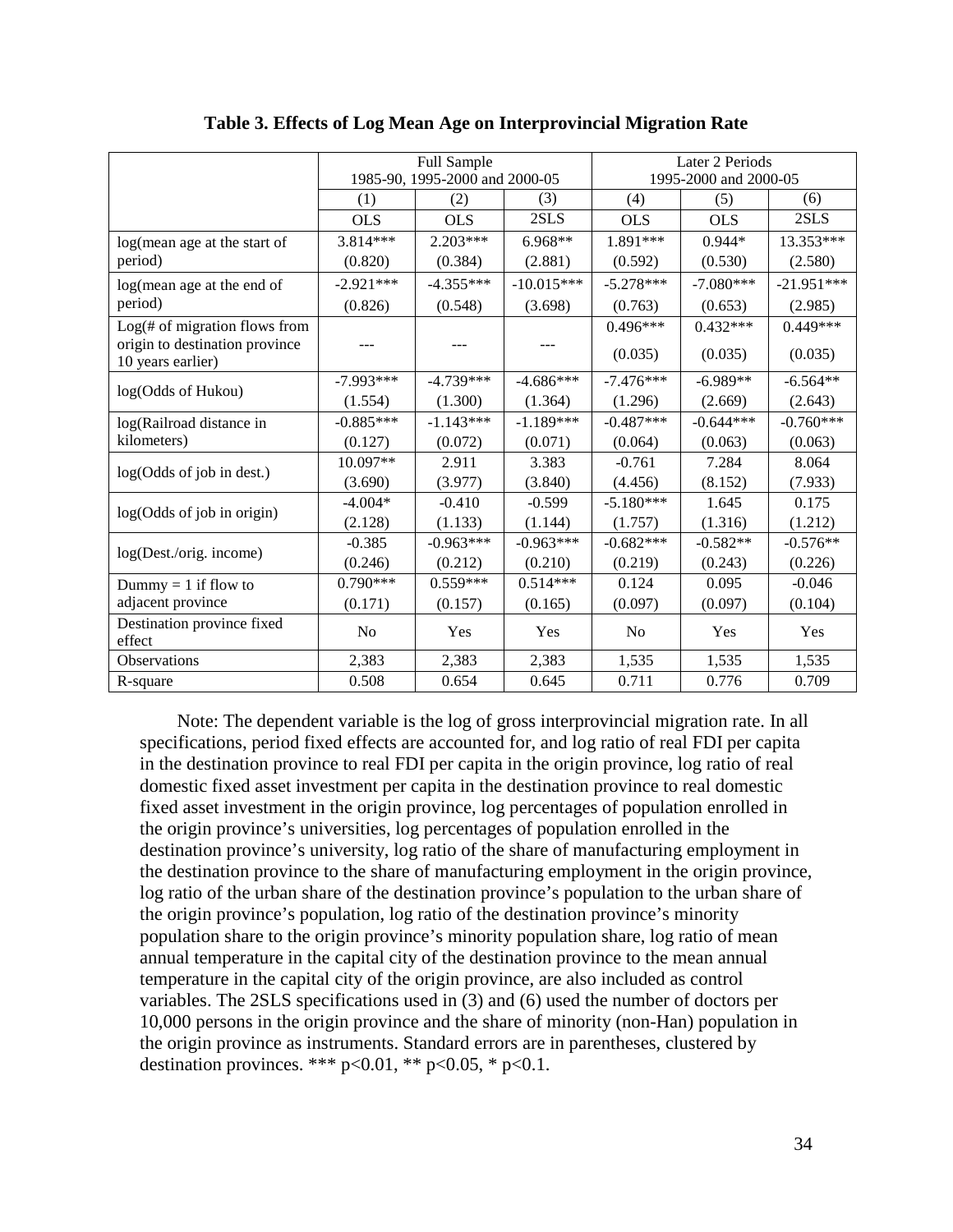|                                                     |                                | Full Sample |             | Later 2 Periods       |             |             |  |
|-----------------------------------------------------|--------------------------------|-------------|-------------|-----------------------|-------------|-------------|--|
|                                                     | 1985-90, 1995-2000 and 2000-05 |             |             | 1995-2000 and 2000-05 |             |             |  |
|                                                     | (1)                            | (2)         | (3)         | (4)                   | (5)         | (6)         |  |
|                                                     | <b>OLS</b>                     | <b>OLS</b>  | 2SLS        | <b>OLS</b>            | <b>OLS</b>  | 2SLS        |  |
| log(youth share at the start of                     | $-0.582*$                      | 0.196       | $-0.356$    | $-1.289***$           | $-0.357**$  | $-4.259***$ |  |
| period))                                            | (0.334)                        | (0.180)     | (0.418)     | (0.220)               | (0.172)     | (0.672)     |  |
| log(youth share at the end of                       | $1.162***$                     | 1.303***    | 3.073**     | 3.567***              | 3.056***    | 8.409***    |  |
| period                                              | (0.296)                        | (0.259)     | (1.458)     | (0.320)               | (0.276)     | (0.961)     |  |
| $Log(\# of migration flows from$                    |                                |             |             | $0.512***$            | $0.449***$  | $0.521***$  |  |
| origin to destination province<br>10 years earlier) |                                |             |             | (0.033)               | (0.037)     | (0.033)     |  |
| log(Odds of Hukou)                                  | $-8.142***$                    | $-4.656***$ | $-4.617***$ | $-6.469***$           | $-6.969***$ | $-6.741***$ |  |
|                                                     | (1.604)                        | (1.186)     | (1.164)     | (1.202)               | (2.445)     | (2.393)     |  |
| log(Railroad distance in                            | $-0.930***$                    | $-1.110***$ | $-1.135***$ | $-0.469***$           | $-0.576***$ | $-0.612***$ |  |
| kilometers)                                         | (0.122)                        | (0.074)     | (0.072)     | (0.056)               | (0.056)     | (0.049)     |  |
| log(Odds of job in dest.)                           | 10.178**                       | 2.831       | 3.313       | 1.654                 | 7.163       | 6.713       |  |
|                                                     | (3.731)                        | (3.939)     | (3.748)     | (3.801)               | (7.606)     | (7.362)     |  |
| log(Odds of job in origin)                          | $-1.673$                       | $-0.094$    | 2.487       | $-6.054***$           | $-2.452*$   | $-4.330***$ |  |
|                                                     | (2.595)                        | (1.379)     | (1.954)     | (1.706)               | (1.328)     | (1.319)     |  |
| log(Dest./orig. income)                             | $-0.342$                       | $-0.789***$ | $-0.610***$ | $-0.457**$            | $-0.252$    | $-0.066$    |  |
|                                                     | (0.255)                        | (0.190)     | (0.216)     | (0.197)               | (0.211)     | (0.208)     |  |
| Dummy = $1$ if flow to                              | $0.746***$                     | $0.593***$  | $0.567***$  | 0.130                 | 0.144       | $-0.030$    |  |
| adjacent province                                   | (0.168)                        | (0.158)     | (0.164)     | (0.086)               | (0.097)     | (0.076)     |  |
| Destination province fixed<br>effect                | N <sub>0</sub>                 | Yes         | Yes         | No                    | Yes         | Yes         |  |
| Observations                                        | 2,383                          | 2,383       | 2,383       | 1,535                 | 1,535       | 1,535       |  |
| R-square                                            | 0.508                          | 0.654       | 0.642       | 0.729                 | 0.771       | 0.707       |  |

#### **Table 4. Effects of Log Youth Share on Interprovincial Migration Rate**

Note: The dependent variable is the log of gross interprovincial migration rate. In all specifications, period fixed effects are considered, and log ratio of real FDI per capita in the destination province to real FDI per capita in the origin province, log ratio of real domestic fixed asset investment per capita in the destination province to real domestic fixed asset investment in the original province, log percentages of population enrolled in the origin province's universities, log percentages of population enrolled in the destination province's university, log ratio of the share of manufacturing employment in the destination province to the share of manufacturing employment in the origin province, log ratio of the urban share of the destination province's population to the urban share of the origin province's population, log ratio of the destination province's minority population share to the origin province's minority population share, log ratio of mean annual temperature in the capital city of the destination province to the mean annual temperature in the capital city of the origin province, are also included as control variables. The 2SLS specifications used in (3) and (6) used the number of doctors per 10,000 persons in the origin province and the share of minority (non-Han) population in the origin province as instruments. Standard errors are in parentheses, clustered by destination provinces. \*\*\*  $p<0.01$ , \*\*  $p<0.05$ , \*  $p<0.1$ .